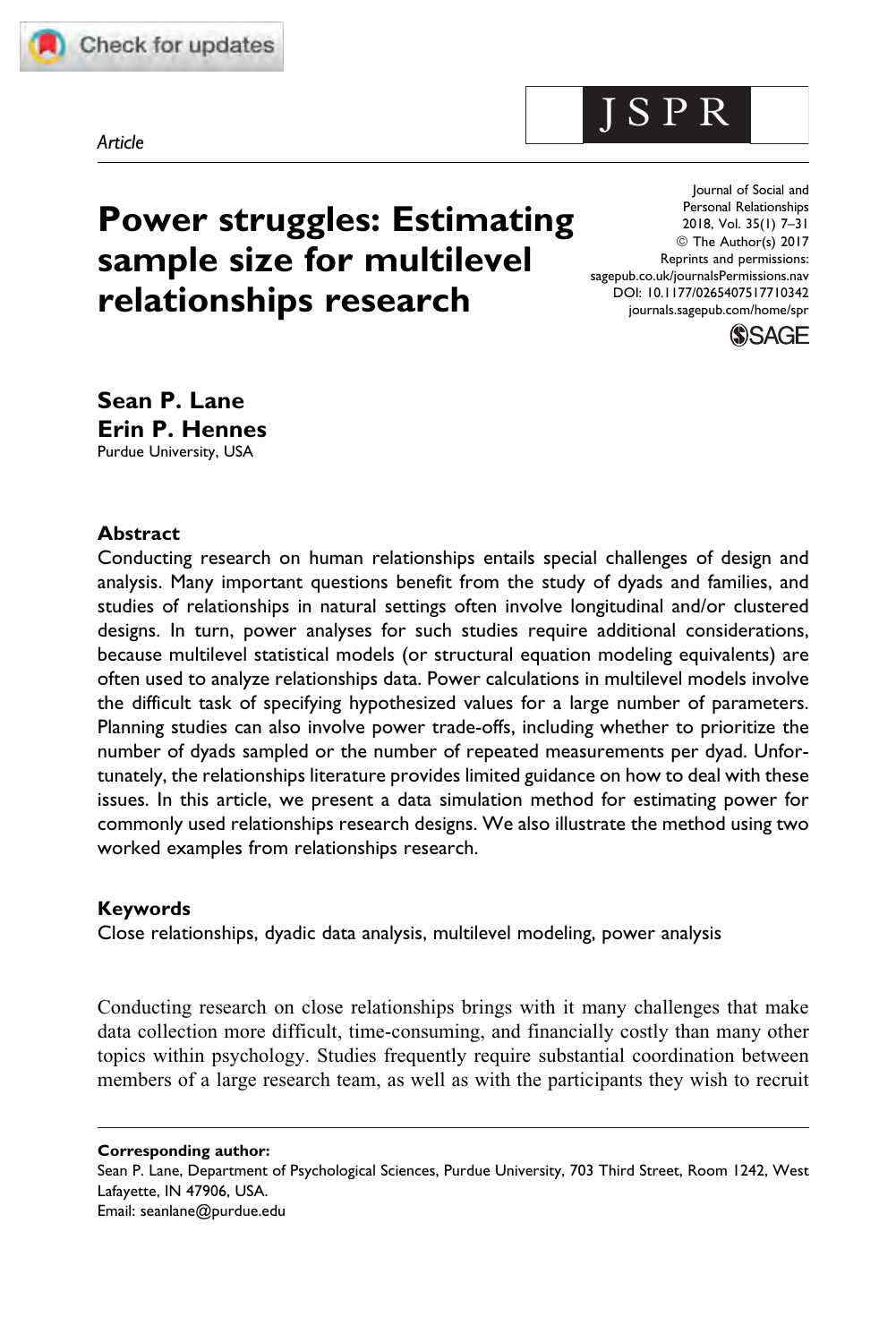and retain. Such coordination often involves repeated assessments of multiple relationship partners over periods of time that can stretch months and even years and may involve data collection during critical life stages such as marriage, childbirth, and death or dying. As a result, the stakes are high to successfully observe a hypothesized effect (if one actually exists in the population).

In the contemporary relationships literature, "successful" observation of a hypothesized effect generally means that one or more corresponding parameter estimates is statistically significant for some sample of data. However, in collecting samples from the population, we acknowledge the existence of sampling variability, which means that even if our effect exists, there is always some nonzero probability that we will fail to observe it in a single random sample (i.e., Type II error). The purpose of this article is to provide tools and suggestions for maximizing the chance that an existing hypothesized effect will be detected.<sup>1</sup> These tools are together referred to as *power analysis* (Cohen, 1962).

The concept of power is not new, but only recently have most relationships researchers begun to consider seriously the implications of statistically underpowered research (Bolger & Laurenceau, 2013; Finkel, Eastwick, & Reis, 2015). Moreover, even as a priori power analysis has risen in methodological prominence, sufficient tools and training to conduct such analyses for complicated relationships research have generally not followed. In the few cases where such tools do exist, virtually no previous work has provided guidance for the complex issue of determining reasonable parameter estimates for all but the most basic models or direct replications.

To address this critical gap, the current article offers a flexible procedure for conducting power analyses for relationships research. We focus on longitudinal and dyadic models, but the method can be extended to virtually any other empirical design. In order to contextualize this process, we introduce a substantive example from the relationships literature in which a researcher is interested in replicating and extending a previously reported finding. We consider four questions that are likely to arise when designing a study to test a hypothesized effect. Importantly, this includes being confident in the results regardless of whether the hypothesis is supported. These questions are as follows:

Q1: What information do I need to conduct a power analysis for a proposed study involving multiple individuals within dyads or families, at single or multiple time points?

Q2: How do I conduct a power analysis once I have collected the necessary information?

Q3: What factors are likely to have the strongest effect on power?

Q4: What if I do not have all of the information that I need?

After introducing our illustrative example, we provide a largely conceptual definition and discussion of power, with emphasis on the individual parameters that affect its calculation in between-subject (e.g., cross-sectional) designs. Importantly, we extend this description to illustrate how power calculations are complicated by designs that also vary within subjects (e.g., time intensive or dyadic). We then briefly review existing options available to researchers for conducting power analyses of multilevel models and note some advantages and disadvantages of each. We propose a flexible method for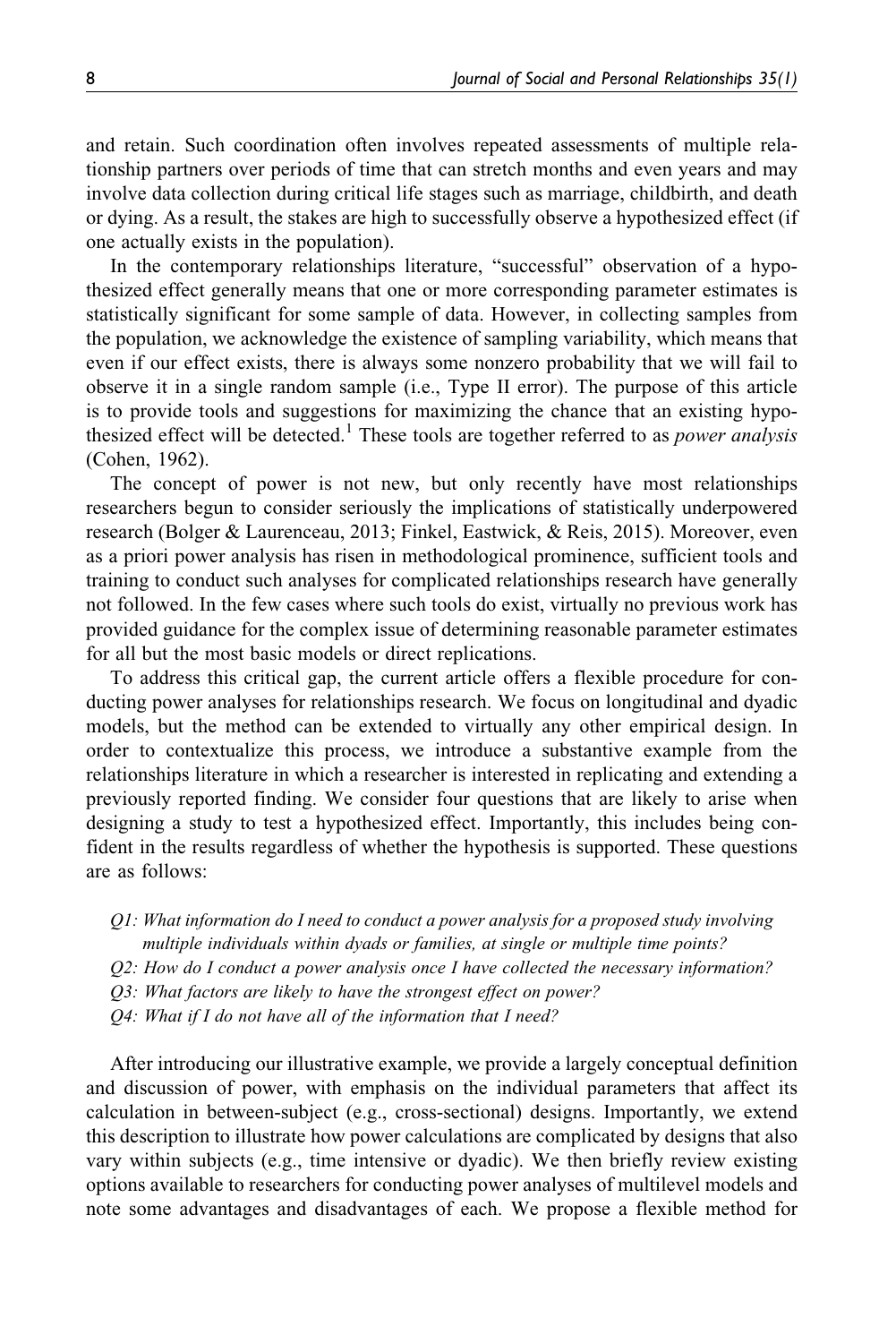power analysis using simulation and walk through a worked example in detail from the literature on support receipt in close relationships. We build upon this example in a second worked analysis that uses a more complex design often utilized by relationship researchers—that is, when relationship processes are simultaneously examined for partner dyads within relationships. We recommend sensitivity analyses and demonstrate how they can be an important tool for understanding the differential impact of various factors on power and how they can be used to inform efficient study design. Lastly, we discuss how to generate estimates of model parameters when the researcher has little previous information on which to base predictions. We conclude by providing a summary of our recommended guidelines.

#### Illustrative example: The effect of support receipt on stress

Throughout this article, we situate our discussion within an example from the close relationships literature on social support by Bolger, Zuckerman, and Kessler (2000). Decades of research has documented a robust positive relationship between individuals' perceptions of social support and various indicators of mental and physical well-being (House, Landis, & Umberson, 1988; LaRocco, House, & French, 1980; Taylor, 2007). The perceived availability of support is reliably associated with lower reports of psychological distress (Kessler & McLeod, 1985), improvements in individuals' abilities to cope (Leavy, 1983), better adjustment to chronic stressors, and accelerated recovery from acute stressors (Cobb, 1976). However, reviews of the literature find that the association between perceptions of support and partners' actual reports of enacted support is moderate (Barrera, 1986; Haber, Cohen, Lucas, & Baltes, 2007) and that often support provision attempts are associated with *increased* reports of stress and emotional distress on behalf of the recipient (Barrera, 1986).

In an early study of its type, Bolger et al. (2000) sought to examine if the inconsistent associations between support and (dis)stress could be accounted for by a support recipient's awareness of having received support. They conducted a longitudinal diary study of romantic couples who were followed as one of the partners approached an important examination. Surprisingly, they found that on days when examinees reported *receiving* support they reported more stress, but there was not a corresponding increase in examinee stress when partners reported *providing* support. In addition, the effect of examinee reported support receipt on stress was significantly increased during the week prior to the exam (i.e., stress phase), while the effect of partner reported support provision on stress the week before the exam was again nonsignificant. In other words, examinee stress seemed to be associated—positively—with examinees' report that they had received support from their partner but was independent of partners' reports that such support had actually been provided.

Based on Bolger et al.'s (2000) research, in this article, we will conduct two sets of a priori power analyses for subsequent hypothetical research testing four hypotheses. First, given that the negative effects of support are mixed in the literature, we will first conduct a direct replication testing the hypothesis that *on days in which examinees report* receiving support, they report more stress (H1). Next, we seek to examine the hypothesized effect of partner support provision that was nonsignificant in Bolger et al.'s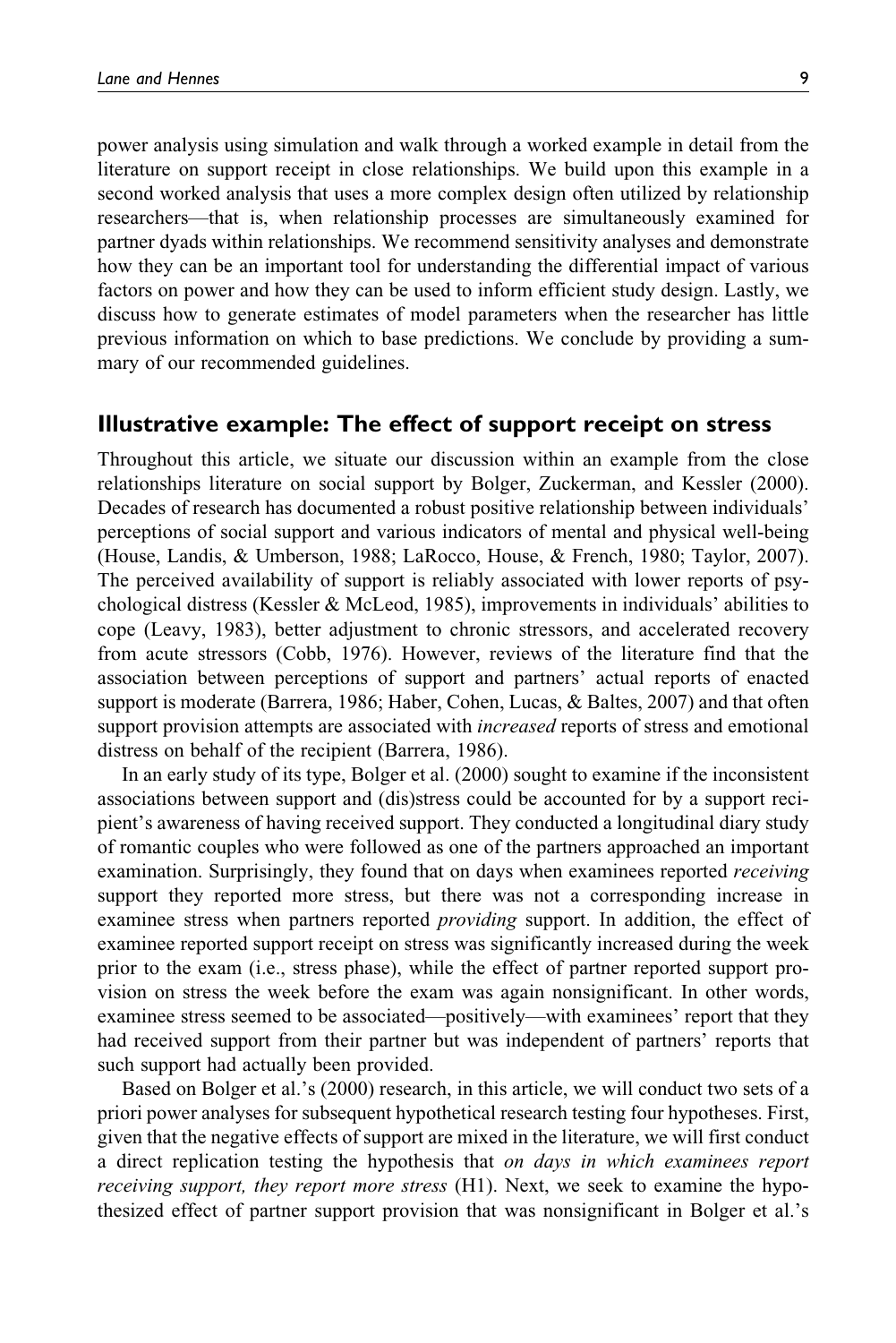(2000) study. That is, on days in which partners report providing support, examinees report less stress (H2). Next, we will attempt to replicate Bolger et al.'s finding that the negative effect of support receipt is heightened during the stress phase (H3). Finally, we will test the hypothesis that the positive effect of support provision is heightened during the stress phase (H4).

In the second set of power analyses, we will expand Bolger et al.'s research to an explicitly dyadic design and test the reciprocal effects of support receipt and provision on both examinees and their partners. Our hypotheses for this study are the same as the previous (examinee-only) study; however, we expect the effects for partners to be somewhat weaker (since they are not under prolonged stress). In conducting power analyses, we will determine the number of individuals and time points needed to have a strong likelihood of observing statistically significant support for our hypotheses for both examinees and partners (assuming the effects exist in the population). In addition, we will assess other methodological factors besides individuals and time points that can increase our chance of success, particularly in cases in which initial sample-size-based power analyses indicate that we do not have sufficient resources to reliably observe an effect of interest.

#### Power for between-subject designs

We first review the basic concept of power and the factors that affect it using a basic unstandardized single-level regression model. Equation (1) depicts such a population model for a between-subjects version of the Bolger et al. (2000) social support model.

$$
Y_i = b_0 + b_1 X_i + e_i \tag{1}
$$

Here,  $Y_i$  is a continuous dependent variable (e.g., stress) that is modeled as a function of some continuous predictor variable,  $X_i$ , where i indexes individuals (e.g., support received from one's partner). Also in the model are parameters  $b_0$ , which indicates the average level of Y, and  $b_1$ , which is the association between X and Y. The error term,  $e_i$ , is the deviation of individual  $i$  in their actual Y value compared to what would be expected given their value of X. In most cases, our parameter of interest is  $b_1$ , the association between support receipt and stress.

Power, formally defined, is the probability of correctly rejecting a false null hypothesis. That is, it is the likelihood of declaring that one has found a significant hypothesized effect (e.g.,  $\alpha \leq .05$ ) in a sample given that there is an effect in the population. A *power analysis* involves determining the sample size necessary to ensure some predetermined probability (e.g., 80%) of rejecting the null hypothesis given a hypothesized effect size. Power is a function of the Type I error rate (i.e.,  $\alpha$ , which is generally fixed a priori), the effect size (unstandardized or standardized), and the standard error (Cohen, 1988).

In conducting a power analysis, we explicitly acknowledge uncertainty due to variability in our estimate of the effect size if we were to run the same study repeatedly across multiple samples. The standard error of an effect is the statistical approximation of that uncertainty for an effect from a single study. We use the standard error in conjunction with the estimated effect size to construct test statistics that are then evaluated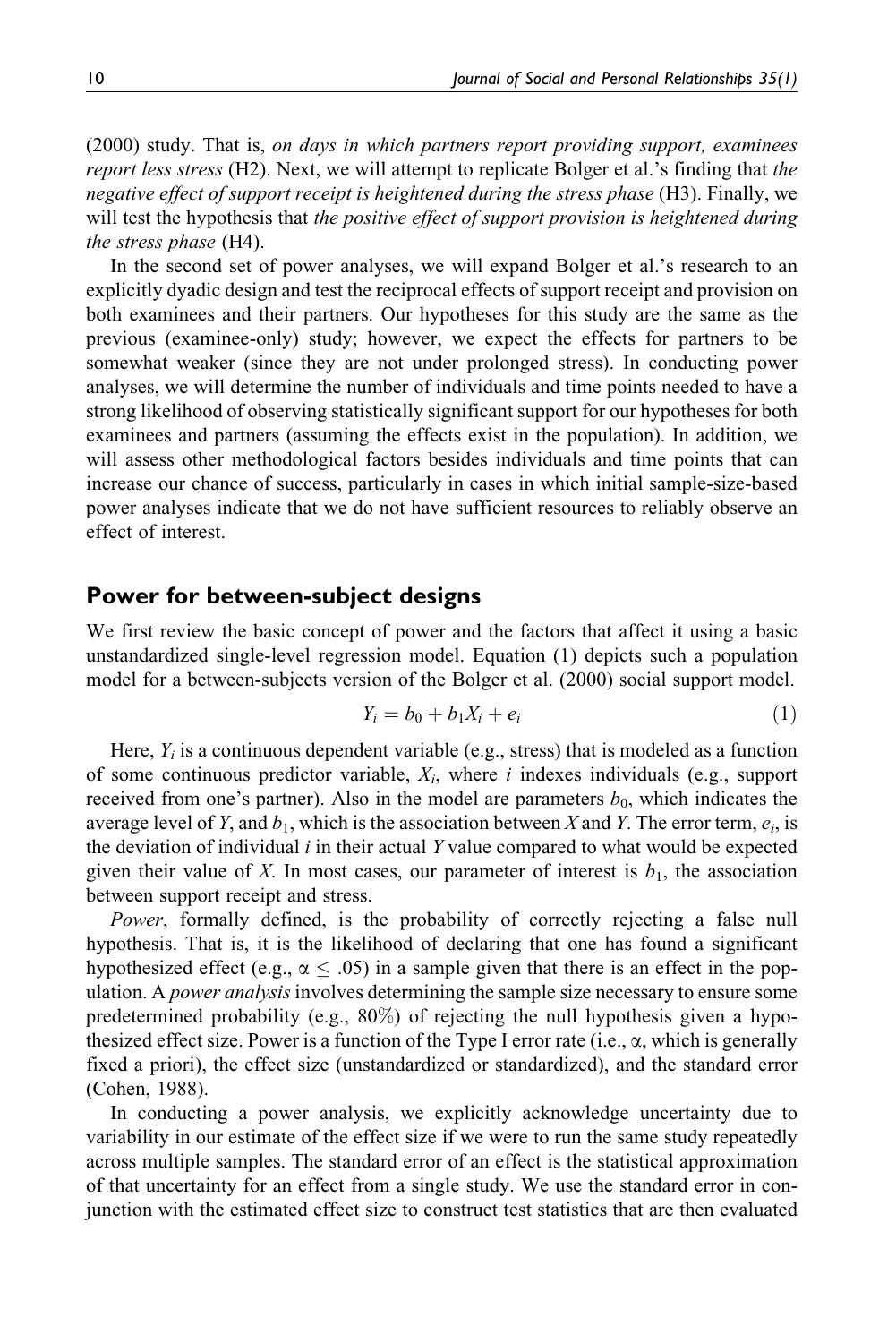| Regression model                     | Slope standard error                                   |                 |
|--------------------------------------|--------------------------------------------------------|-----------------|
| $Y_i = b_0 + b_1 X_i + e_i$          | $\sigma_{b_1} = \sqrt{\frac{\sigma_e^2}{N\sigma_X^2}}$ |                 |
| Variables                            |                                                        |                 |
| Y,                                   | Dependent variable                                     |                 |
| $X_i$                                | Independent variable                                   |                 |
| $e_i$                                | Error (i.e., residual)                                 |                 |
|                                      | Indexes each individual                                |                 |
| <b>Parameters</b>                    |                                                        | Effect on power |
| b <sub>o</sub>                       | Intercept estimate                                     |                 |
| b <sub>1</sub>                       | Slope estimate                                         |                 |
|                                      | Standard error of the slope                            |                 |
| $\sigma_{b_1}^2$<br>$\sigma_{c_2}^2$ | Error variance                                         |                 |
|                                      | Variance of independent variable                       |                 |
| N                                    | Sample size (i.e., number of individuals, i)           |                 |

Table 1. Single level regression model and factors that affect power.

Note.  $\uparrow$  = increasing the magnitude of the parameter increases power for the corresponding fixed effect;  $\downarrow$  = increasing the magnitude of the parameter decreases power for the corresponding fixed effect.

for statistical significance. Our goal is to determine the minimum sample size necessary in order to have a high probability of concluding, in our single study, that we can be reasonably certain that our hypothesized effect size differs from zero in the population (i.e., that the association between support receipt and stress is statistically significant in our study).

The standard error is itself made up of three factors: the sample size, the variance in  $X$ (e.g., the degree to which some individuals receive more support than do others), and the error variance (e.g., the amount of variability in stress that is not due to differences in support receipt; see Table 1). Table 1 shows that increasing the sample size,  $N$ , will decrease the standard error (and increase power). Similarly, increasing the amount of variance in X (support receipt,  $\sigma_X^2$ ) will increase power. However, increasing amounts of unexplained variance (i.e., error/residual,  $\sigma_e^2$ ) will serve to decrease power.

Although we discuss at the end of this article strategies for increasing the effect size, or reducing the standard error by other means than increasing sample size, for the most part, the focus of a power analysis is to examine the likely impact on statistical significance of the number of observations at each level of analysis.<sup>2</sup> Next, we extend our discussion to the within-subject (multilevel) case, which is the primary focus of this article.

## Power for within-subject (multilevel) designs

For demonstrating the factors that affect power in multilevel designs, we begin by extending the population model given in Equation (1) to that given in Equation (3) (cf., Raudenbush & Bryk, 2002).

$$
Y_{it} = (b_0 + b_{0i}) + (b_1 + b_{1i})^* X_{it} + e_{it}
$$
 (2)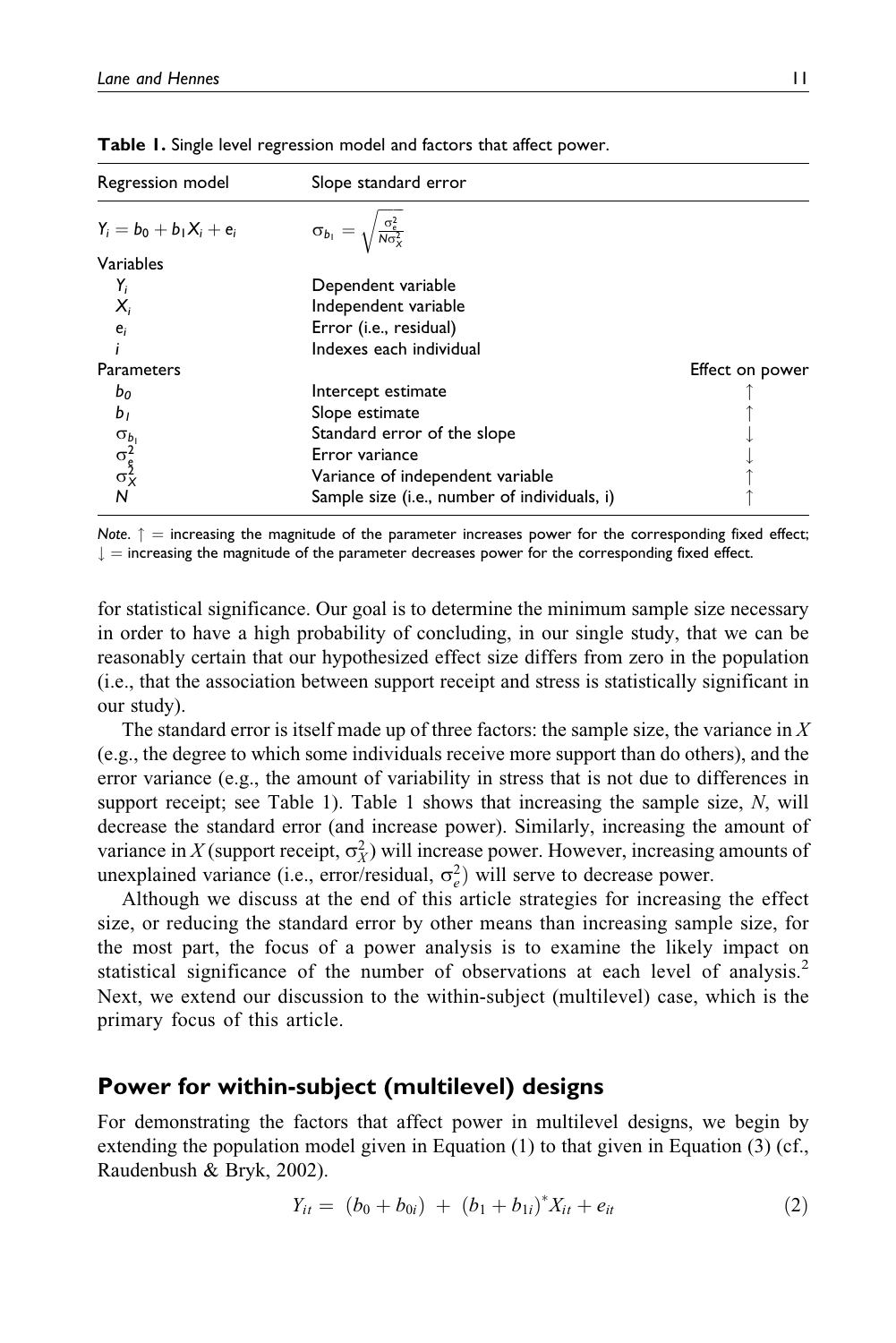In this example, we can imagine that individuals  $(i)$  were measured in terms of their levels of support receipt  $(X)$  and stress  $(Y)$  not just once but t times. Thus,  $Y_{it}$  is the value of stress for individual i on measurement t, and  $X_{it}$  is the value of support receipt for individual i on measurement t. The error term,  $e_{it}$ , is the measurement-specific deviation from the model prediction for each individual observation. Most important are the coefficients  $b_{0i}$  and  $b_{1i}$ . These are random variables that represent individual-specific intercepts and slopes, respectively, in addition to the sample average intercept  $(b_0)$  and slope  $(b_1)$ . In other words, because individuals were assessed multiple times, we can estimate and statistically test if individual  $i$  reported a higher average level of stress across the diary period than the sample average level of stress  $(b_0)$ , as well as whether individual  $i$  had a lower association between support receipt and stress than the average association across the sample  $(b_1)$ . In a multilevel framework, we assume that  $b_{0i}$  and  $b_{1i}$ are normally distributed with a population mean and variance represented by  $\bar{b}_0$  and  $\sigma_{b_0}^2$ , and  $\bar{b}_1$  and  $\sigma_{b_1}^2$ , respectively. That is, we expect individuals to have some sample average level of anxiety, and some sample average association between support receipt and anxiety, but we also anticipate variability between individuals on both average stress (the intercept) and the association between support receipt and stress (the slope).

As before, if we ran a study in which we sampled a group of individuals and measured support receipt  $(X)$  and stress  $(Y)$  a total of t times for each individual, we can show that the power to detect the average within-subject effect of  $\bar{b}_1$  (the slope) can be characterized as a function of Type I error rate, effect size, and the standard error (Table 2).<sup>3</sup> The Type I error rate is defined as in the between-subjects case. The effect size,  $\bar{b}_1$ , is analogous to  $b_1$  in Equation (1). However, measuring individuals repeatedly over time results in two new components to the standard error not found in the between-subject example. These are *n*, the number of repeated assessments, and  $\sigma_{b_1}^2$ , the variance of the random slope. Each is added to the equation for the sampling variance of the effect of X on Y from Equation (2) and is shown in Table 2 (cf., Snijders, 2005).

The multilevel sampling variance now consists of two components. The ratio to the left of the " $+$ " sign (the within-subject component) is largely familiar, but now includes  $n$  in the denominator, which indicates that as the number of repeated measurements increases so will power. Our observation of repeated measurements now also allows us to identify individual differences, and thus there is an additional piece to the sampling variability to the right of the " $+$ " sign (the between-subject component) that includes the variance of the individual slopes divided by  $N$ , the number of individuals.<sup>4</sup>

## Available tools for power analysis

Having reviewed the components that influence power in a multilevel model, we now turn to available tools for estimating it. Until recently, there were relatively few resources available to conduct power analyses for multilevel models. Those that are available fall into two broad categories: formula based and simulation. Formula-based approaches can often be found in books specializing in multilevel modeling and longitudinal design (Ahn, Heo, & Zhang, 2015; Fitzmaurice, Laird, & Ware, 2012; Gelman & Hill, 2006; Hox, 2010; Liu & Liang, 1997; Moerbeek & Teerenstra, 2016; Moerbeek, Van Breukelen, & Berger, 2008; Snijders & Bosker, 1993, 1999). Such approaches are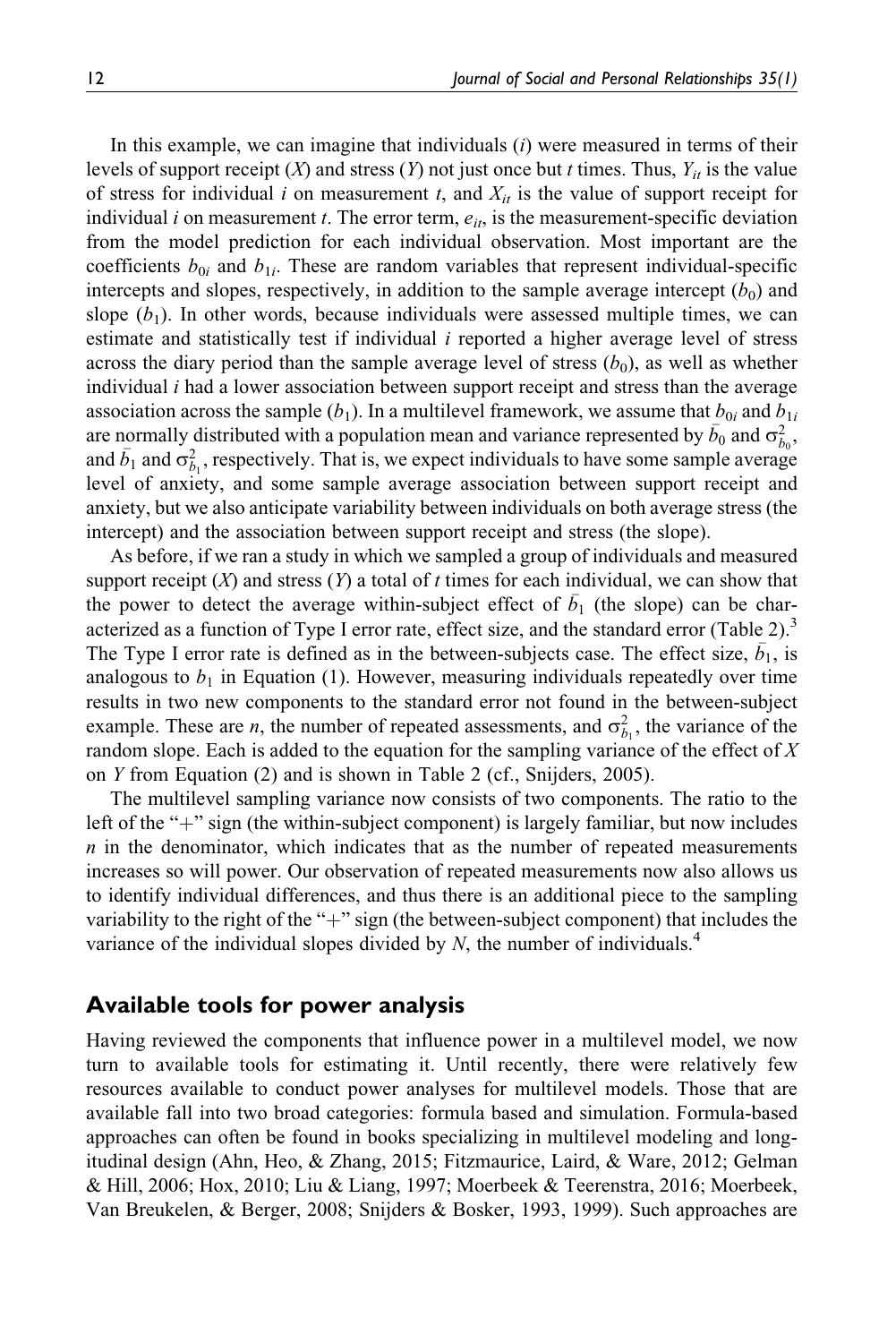able to provide exact estimates of power for various sets of models where the standard errors for certain parameters have been explicitly derived. However, given the considerable effort required to derive such formulae for the countless possible models researchers could be interested in, many available formulae are restricted to more basic multilevel models (e.g., Moerbeek & Teerenstra, 2016).

The approach that we typically prefer is the use of simulation methods (Bolger  $\&$ Laurenceau, 2013; Gelman & Hill, 2006). This approach is supported by many of the statistical software packages psychologists use, including Mplus (Muthén  $\&$  Muthén, 1998–2012), R (R Development Core Team, 2015), SAS (SAS Institute, 2013; Zhang & Wang, 2009), and SPSS (IBM, Inc., 2013) and has myriad uses in scientific research beyond power applications (cf., Paxton, Curran, Bollen, Kirby, & Chen, 2001). The rationale behind power estimation by simulation is to use the hypothesized population model and parameters to generate data for a hypothetical study. We can then analyze the data from this study using our hypothesized statistical model and record the significance of the effects of interest. Since the data are randomly generated using the population model, there will be sampling variability in the estimates of the individual effects and their standard errors, and we will not exactly recover the parameters of the population model. This can be done thousands of times, simulating thousands of hypothetical studies, and for each we record the significance of the hypothesized effects. The proportion of times each individual effect is significant across all of the simulations is the power of that effect—quite literally, the expected number of times you would observe a significant effect if an alternative hypothesis was true in the population.<sup>5</sup>

In an effort to make formulae or simulation-based procedures easier to apply and power analysis for such designs more widely accessible, a number of specialized software programs have been developed, including RMASS2 (Hedeker, Gibbons, & Waternaux, 1999), Optimal Design (Raudenbush et al., 2011), PinT (Bosker, Snijders, & Guldemond, 2007), and ML-DEs (Cools, Van den Noortgate, & Onghena, 2008). These programs generally provide the user with a limited set of models to choose from, and once chosen present a list of the various parameters the user must specify in order to conduct the analysis. Although these software vary in their degree of user-friendliness, they can be fast and convenient when researchers know the specific model they wish to estimate, that model is accommodated by the software, and they can generate reasonable estimates for the model parameters. However, as with the formula-based approach, the array of supported models across software programs can be limited, and there are few guidelines for generating parameter estimates when the model specifications are not well defined by previous research. Moreover, generating sample size estimates from software that cannot fully accommodate a predicted model comes with the risk of producing invalid power estimates via model misspecification.

We present here a syntax-based procedure for conducting power analysis using simulation. While the learning curve can be steep, investing in the process will pay considerable dividends in fully understanding the model one wants to estimate, identifying all of the factors that can affect hypothesized statistical tests, and providing an exact template of the desired analysis once the data have been collected. Furthermore, the simulation approach can be extended to a virtually unlimited variety of models in order to accommodate researchers' idiosyncratic needs.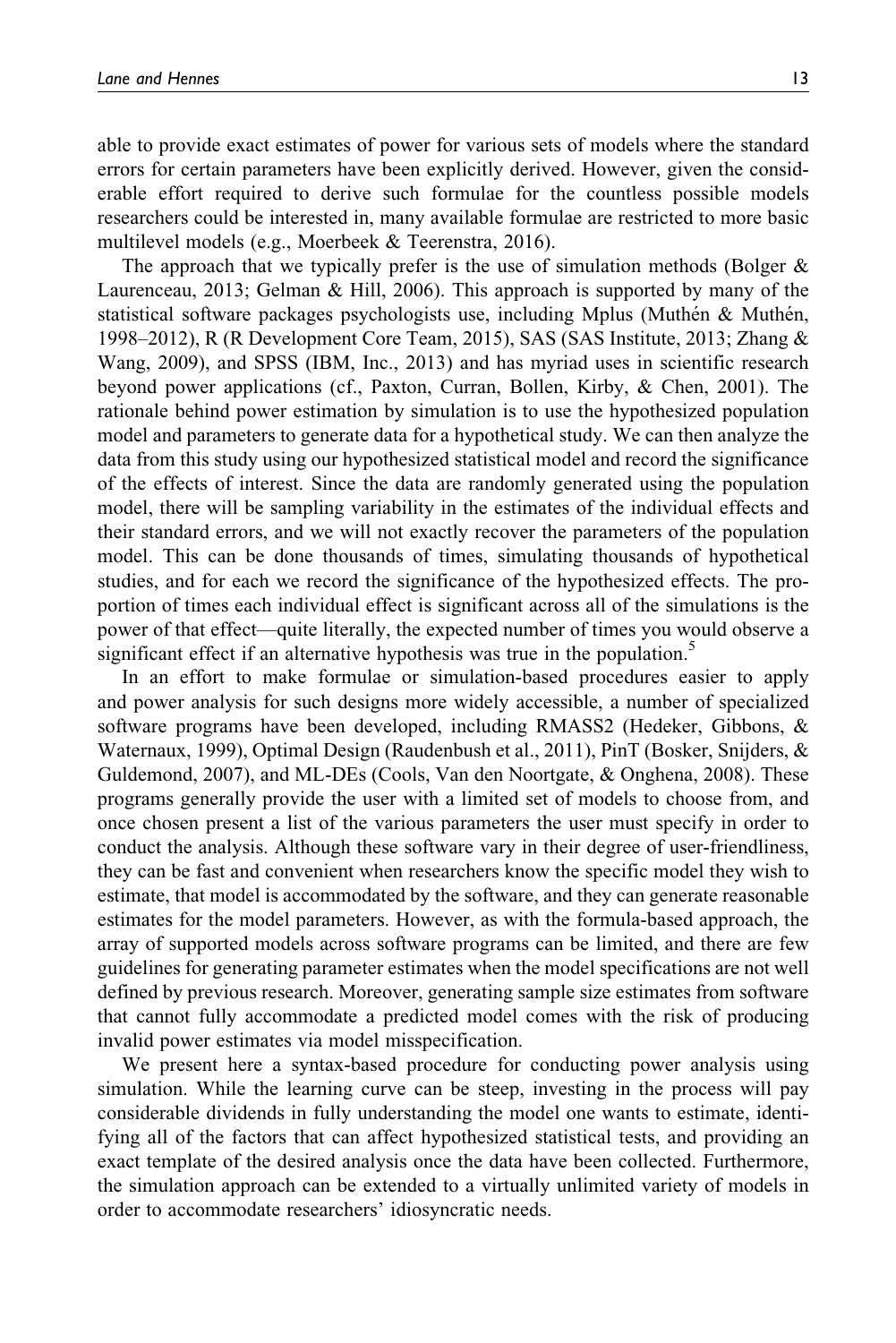## Longitudinal random effects model example (support receipt and anxiety)

In this section, we provide an example of how to conduct a power analysis using simulation in Mplus (Muthén & Muthén, 1998–2012). We chose Mplus because it requires the least amount of formal programming knowledge and has the ability to accommodate a wide variety of statistical models without changing the analysis framework. In both examples, we will attempt to fully describe each element of the syntax and how it relates back to the information we gathered to conduct the power analysis. We present the analogous syntax for R (R Development Core Team, 2015), SAS (SAS Institute, 2013; Zhang & Wang, 2009), and SPSS (IBM, Inc., 2013) in the Online Supplement to this article.

We describe a power analysis in which we gather information from that provided by Bolger et al. (2000) and link it to syntax generated in Mplus. Our first example represents a particularly complete reporting of the information necessary to conduct a power analysis. We use it partially as an exemplar of how to report such analyses in the interest of facilitating power analyses aimed at promoting future research and replication. Later we describe methods for estimating parameters when the model is less well defined.

The information needed broadly consists of four components:

- 1. The statistical model
- 2. The measurement scale for each variable
- 3. Expected patterns of missingness
- 4. All means, variances, and parameter estimates (i.e., covariances) for variables defined by the model

Bolger et al. (2000, p. 956) explicitly define their statistical model, which we restate in Equation (3). They operationalized stress using reports of anxiety and depression in separate analyses; for the current example, we focus their analysis using anxiety as the dependent variable. We recommend writing out the hypothesized statistical model as a first step in any power analysis, both to help identify the information needed and to prepare for syntax generation (which will require this model to be explicitly stated)

$$
\begin{aligned}\n\text{Anx}_{it} &= (b_0 + b_{0i}) + (b_1 + b_{1i})^* \text{LagAnx}_{it} + b_2^* \text{Phase}_{it} \\
&\quad + (b_3 + b_{3i})^* \text{Provision}_{it} + (b_4 + b_{4i})^* \text{Receipt}_{it} \\
&\quad + b_5^* \text{Provision}_{it}^* \text{Phase}_{it} + b_6^* \text{Receipt}_{it}^* \text{Phase}_{it} + e_{it}\n\end{aligned}\n\tag{3}
$$

Several components of this model are consistent with Equation (2). Specifically, the outcome, examinees' anxiety (Anx<sub>it</sub>) is a function of a fixed and random intercept ( $b_0$ ) and  $b_{0i}$ ) and support receipt ( $b_4$  and  $b_{4i}$ ). This basic model is expanded by Bolger et al. (2000) to also account for the previous measurement's anxiety  $((b_1 + b_{1i})^*$ LagAnx<sub>it</sub>; cf., Castro-Schilo & Grimm, this issue), whether or not it was the week before the exam  $(b_2^*Phase_{it})$ , and if the examinees' partner reported providing support  $((b_3+b_{3i})^*Provision_{it})$ . The authors also estimated two two-way interactions, between provision and phase and between receipt and phase  $(b_5 * \text{Provision}_{it} * \text{Phase}_{it}, b_6 * \text{Reception}_{it} * \text{Phase}_{it}).$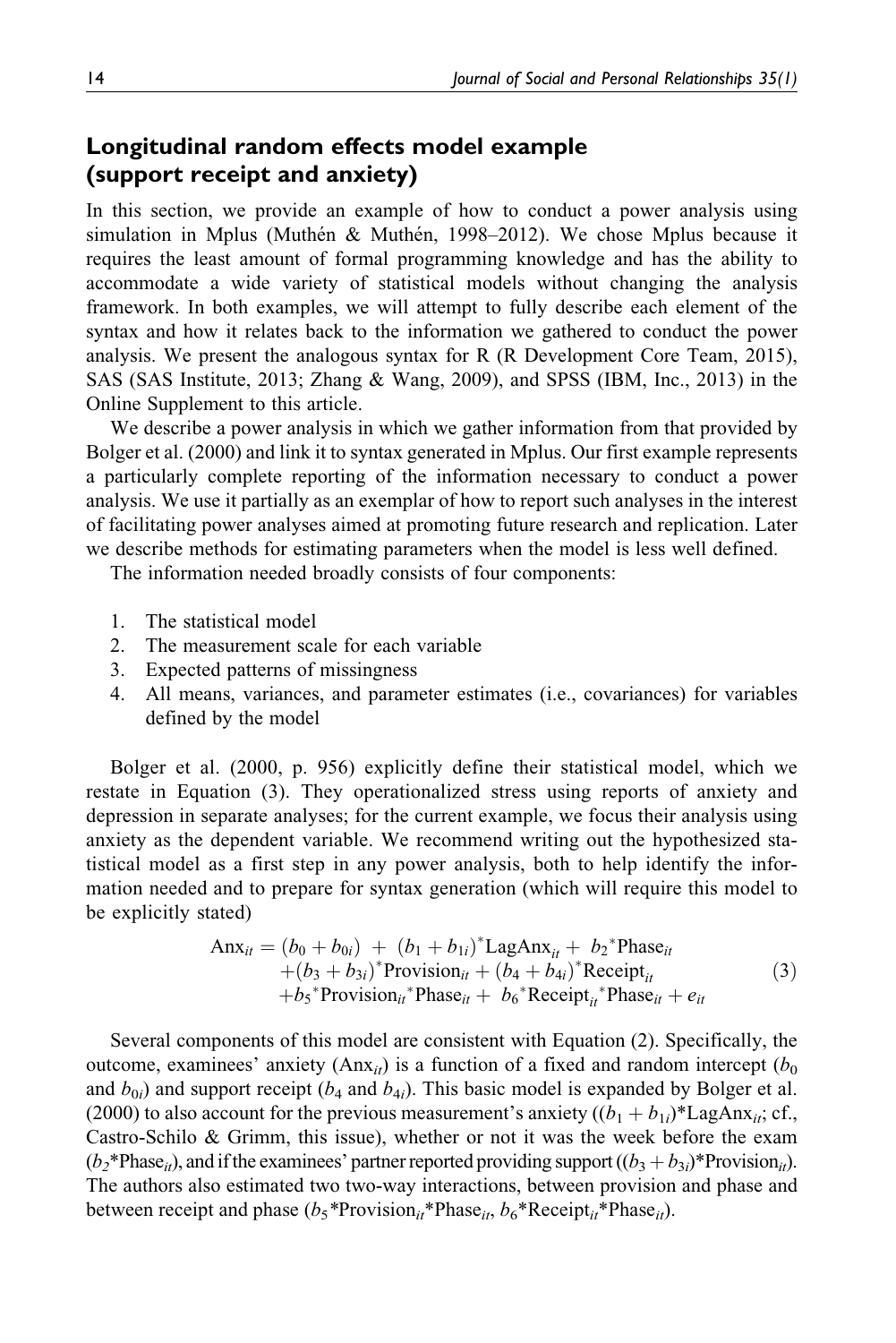Now that we have defined our model (Step 1), we must determine the scale on which all of the variables are measured (Step 2), which is in this case easily determined from the Measures section of the original manuscript (Bolger, Zuckerman, & Kessler, 2000, p. 955): Examinee anxiety is a continuous variable and support and phase are binary variables. The authors indicate that their final sample was composed of 68 couples, each of whom provided 32 days of data (Bolger et al., 2000, p. 955). However, they also note that approximately 2% of the data were missing (Step 3).

Finally, we must acquire estimates for all means, variances, and parameters (Step 4). We begin by determining the parameter estimates for all of the fixed effects. Fortunately, Bolger et al. (2000, p. 957) provide the unstandardized fixed effects parameter estimates, which we reproduce in Table 3. In the original study, we see that both support receipt and its interaction with phase were statistically significant, while both support provision and its interaction with phase were not. Next, we determine the parameter estimates for the random effects. The random effects are not reported in the main body of Bolger et al. (2000) but rather in their Footnote 6 (p. 956). They report standard deviations for the random effects of the intercept, lagged anxiety, and support receipt to be .306, .147, and .229, respectively. For the power analysis, we square these values to estimate the variances for those random effects (Table 2). The authors were unable to estimate a random effect for support provision, suggesting that it was very small in actuality, and therefore constrained it to 0.0 in the final model. We estimated this random effect but assigned it a very small variance ( $\sigma_{b_3}^2$  = .001).

Lastly, we estimate the means and variances for each of the variables in the model. Means and variances of the phase and support variables are not directly provided by the authors, but they can be easily derived. The authors note that of the 32 days that individuals completed diaries, 7 belonged to the week prior to the exam.<sup>6</sup> A dichotomized variable was created in which  $22\%$  (7/32) of the entries belonged to the stressed phase and the other 78% belonged to the nonstressed phase. We can then multiply these values to create an estimate of the variance for the phase variable (i.e.,  $p(1-p)$ ). Therefore, phase has a mean of .22 and a variance of .17. The authors also present the proportions of support provision and support receipt days across the study (p. 956). From this, we can estimate that partners reported support provision on 58% of days and examinees reported support receipt on 56% of days. As with the phase variable, we can use these values to estimate each support variable's variance to be .24 and .25, respectively. The authors do not report a mean or variance for the lagged anxiety predictor; however, this is not a major concern as its primary use was as a covariate, for which the other parameter estimates are already adjusted. We use an estimated mean of 0.0 and a variance of .5 in the simulation. Lastly, we require an estimate of the error variance. Unfortunately, the authors do not report this nor do they provide a direct means for estimating it. However, another published article using the same data does provide us with a useful estimate of the error variance. Shrout, Herman, and Bolger (2006) reanalyzed the data from this study using different statistical models and examining different moods with the same hypotheses in mind. They report error variances for their models, which, although not exact due to the different modeled parameters, provide reasonable estimates for the error variance used here.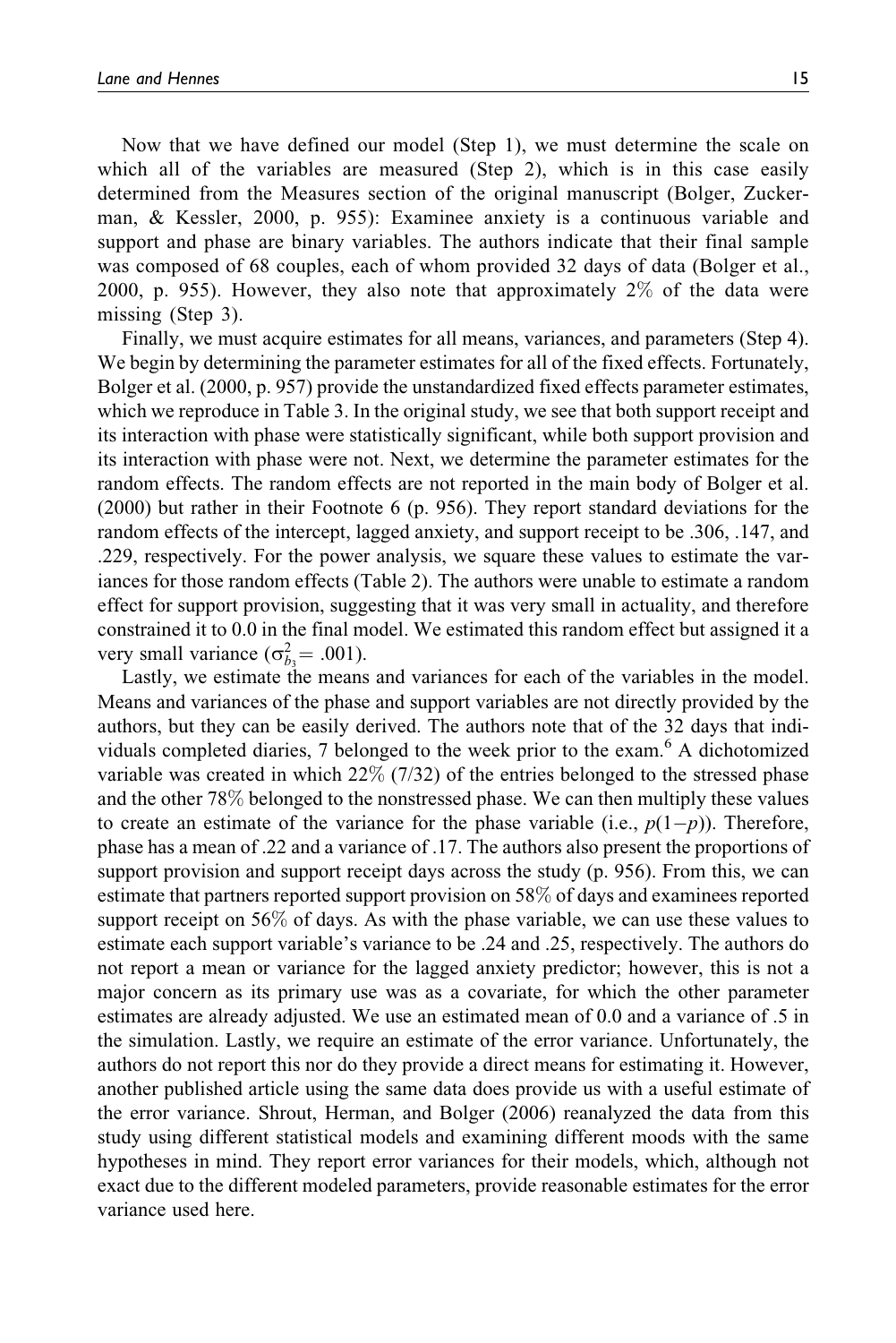| Regression model                                                                                                                                                     | Slope standard error                                         |                 |
|----------------------------------------------------------------------------------------------------------------------------------------------------------------------|--------------------------------------------------------------|-----------------|
| $Y_{it} = (b_0 + b_{0i}) + (b_1 + b_{1i})^* X_{it} + e_{it}$ $\sigma_{\bar{b}_1} = \sqrt{\frac{\sigma_e^2}{N n \sigma_x^2} + \frac{\sigma_{b_1}^2}{N}}$<br>Variables |                                                              |                 |
| $Y_{it}$                                                                                                                                                             | Dependent variable                                           |                 |
| $X_{it}$                                                                                                                                                             | Independent variable                                         |                 |
| $e_{it}$                                                                                                                                                             | Error (i.e., residual)                                       |                 |
|                                                                                                                                                                      | Indexes each individual                                      |                 |
| t                                                                                                                                                                    | Indexes each repeated assessment                             |                 |
| Parameters                                                                                                                                                           |                                                              | Effect on power |
| $b_0$                                                                                                                                                                | Intercept estimate                                           |                 |
| $b_{0i}$                                                                                                                                                             | Individual-specific intercept                                |                 |
| b <sub>1</sub>                                                                                                                                                       | Slope estimate                                               |                 |
| $b_{1i}$                                                                                                                                                             | Individual-specific slope                                    |                 |
| $\sigma_{\bar{b}}$                                                                                                                                                   | Standard error of the average<br>(between-person) slope      |                 |
|                                                                                                                                                                      | Error variance                                               |                 |
| $\sigma_e^2$<br>$\sigma_X^2$                                                                                                                                         | Variance of independent variable                             |                 |
| $\sigma_{b_1}^2$                                                                                                                                                     | Variance of the individual slopes<br>(multilevel)            |                 |
| N                                                                                                                                                                    | Sample size (i.e., number of individuals, i)                 |                 |
| n                                                                                                                                                                    | Cluster size (i.e., number of repeated<br>assessments, $t$ ) |                 |

Table 2. Multilevel regression model and factors that affect power.

Note.  $\uparrow$  = increasing the magnitude of the parameter increases power for the corresponding fixed effect;  $\downarrow$  = increasing the magnitude of the parameter decreases power for the corresponding fixed effect.

Figure 1 provides the input syntax to conduct a Monte Carlo simulation study in Mplus using the population values just described and the statistical model from Equation (3). Individual lines are commented using exclamation points (!) and include heading identifiers that correspond to the following explanations:

- a. A list of variables in the model: anxiety (anx), lagged anxiety (lanx), phase (phase), support provision (prov), support receipt (rec), phase by provision interaction (pprov), phase by receipt interaction (prec)
- b. Total number of observations: N multiplied by  $n(2,176)$
- c. Number of individuals (68) and repeated measurements (32)
- d. Arbitrary value for the random number generator (20160215) so that one can rerun the simulation and get the same results
- e. Number of simulated studies<sup>7</sup>  $(1,000)$
- f. Generate patterns of missingness (missing completely at random): In this case, 1 pattern ( $p = 1.0$ ) where anx is missing on 2\% of cases
- g. Predictors that only vary at the within-subjects level (lanx, phase, prov, rec, pprov, prec)
- h. Predictors that only vary on the between-subjects level (none in current example)
- i. Type of model: a two-level random effects model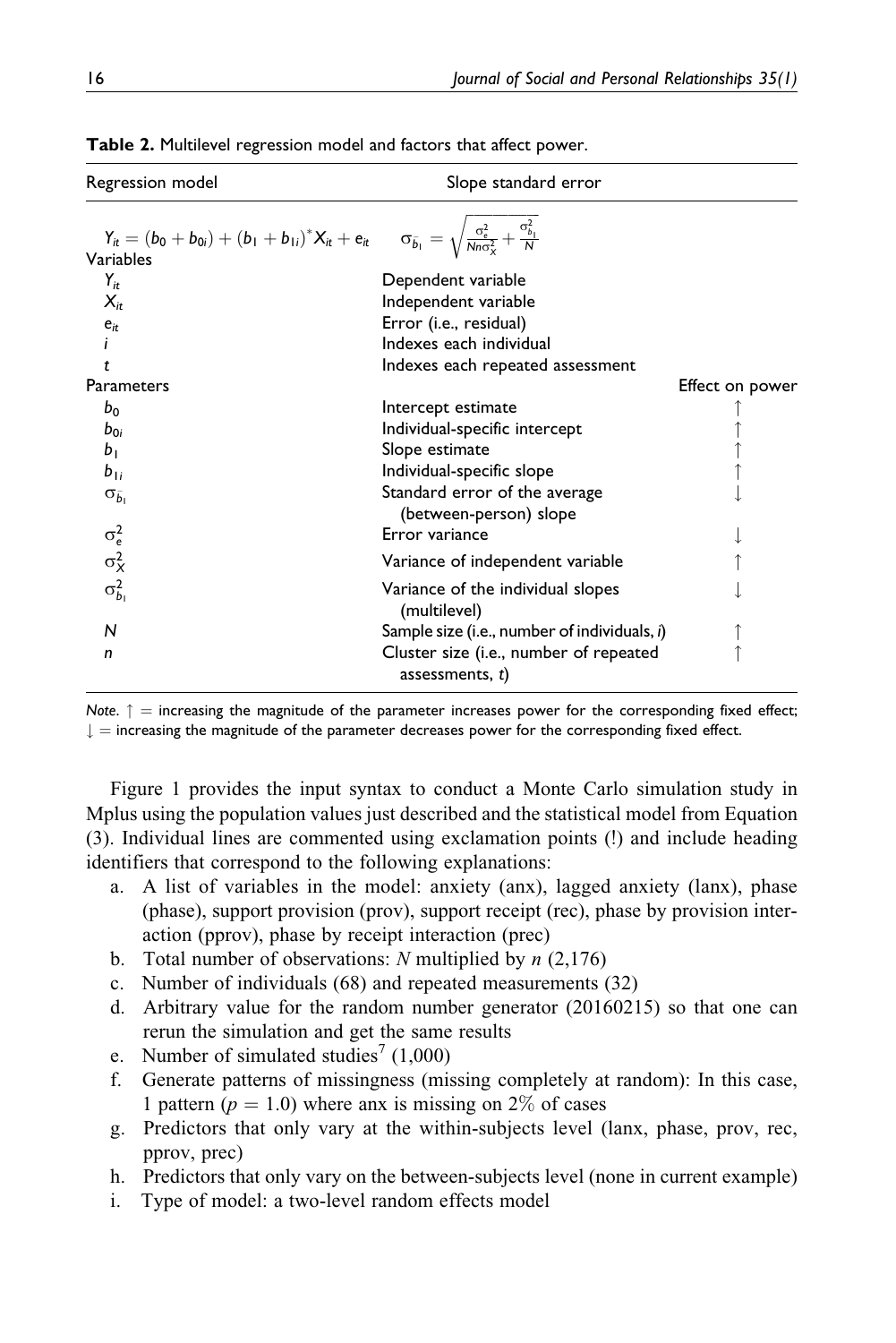| phprov phrec;<br>: a)<br>$NOBSERVATIONS = 2176;$<br>(b)<br>$NCSIZES = 1$ ;<br>$CSIZES = 68(32);$<br>$\mathfrak{c}$ )<br>$SEED = 20160215;$<br>: d)<br>$NREPS = 1000$ ;<br>$\pm$ e)<br>$PATMISS = \text{anx}(.02)$ ; $PATPROBS = 1$ ; $\text{! f}$ )<br>$WITHIN = \text{lanx phase}$ prov rec<br>$\frac{1}{2}$<br>phprov phrec;<br>$\left(\frac{1}{2}\right)$<br>$!BETWEEN =$ :<br>$\ln$<br><b>ANALYSIS:</b><br>TYPE = TWOLEVEL RANDOM;<br>$\pm i$<br><b>MODEL POPULATION:</b><br>$\pm$ j)<br>%WITHIN%<br>$\pm k$<br>slope1 $ $ anx ON lanx;<br>slope2 $ $ anx ON prov;<br>slope $3$   anx ON rec;<br>anx ON phase*.40; | ! define the random slope of lanx main effect<br>! define the random slope of prov main effect<br>! define the random slope of rec main effect |
|------------------------------------------------------------------------------------------------------------------------------------------------------------------------------------------------------------------------------------------------------------------------------------------------------------------------------------------------------------------------------------------------------------------------------------------------------------------------------------------------------------------------------------------------------------------------------------------------------------------------|------------------------------------------------------------------------------------------------------------------------------------------------|
|                                                                                                                                                                                                                                                                                                                                                                                                                                                                                                                                                                                                                        |                                                                                                                                                |
|                                                                                                                                                                                                                                                                                                                                                                                                                                                                                                                                                                                                                        |                                                                                                                                                |
|                                                                                                                                                                                                                                                                                                                                                                                                                                                                                                                                                                                                                        |                                                                                                                                                |
|                                                                                                                                                                                                                                                                                                                                                                                                                                                                                                                                                                                                                        |                                                                                                                                                |
|                                                                                                                                                                                                                                                                                                                                                                                                                                                                                                                                                                                                                        |                                                                                                                                                |
|                                                                                                                                                                                                                                                                                                                                                                                                                                                                                                                                                                                                                        |                                                                                                                                                |
|                                                                                                                                                                                                                                                                                                                                                                                                                                                                                                                                                                                                                        |                                                                                                                                                |
|                                                                                                                                                                                                                                                                                                                                                                                                                                                                                                                                                                                                                        |                                                                                                                                                |
|                                                                                                                                                                                                                                                                                                                                                                                                                                                                                                                                                                                                                        |                                                                                                                                                |
|                                                                                                                                                                                                                                                                                                                                                                                                                                                                                                                                                                                                                        |                                                                                                                                                |
|                                                                                                                                                                                                                                                                                                                                                                                                                                                                                                                                                                                                                        |                                                                                                                                                |
|                                                                                                                                                                                                                                                                                                                                                                                                                                                                                                                                                                                                                        |                                                                                                                                                |
|                                                                                                                                                                                                                                                                                                                                                                                                                                                                                                                                                                                                                        |                                                                                                                                                |
|                                                                                                                                                                                                                                                                                                                                                                                                                                                                                                                                                                                                                        |                                                                                                                                                |
|                                                                                                                                                                                                                                                                                                                                                                                                                                                                                                                                                                                                                        |                                                                                                                                                |
|                                                                                                                                                                                                                                                                                                                                                                                                                                                                                                                                                                                                                        |                                                                                                                                                |
|                                                                                                                                                                                                                                                                                                                                                                                                                                                                                                                                                                                                                        |                                                                                                                                                |
|                                                                                                                                                                                                                                                                                                                                                                                                                                                                                                                                                                                                                        | ! phase main effect                                                                                                                            |
| anx ON phprov*-.03;                                                                                                                                                                                                                                                                                                                                                                                                                                                                                                                                                                                                    | ! phase*prov interaction effect                                                                                                                |
| anx ON phrec*.17;                                                                                                                                                                                                                                                                                                                                                                                                                                                                                                                                                                                                      | ! phase*rec interaction effect                                                                                                                 |
| [ $lanx*0$ ]; $lanx*.50$ ;                                                                                                                                                                                                                                                                                                                                                                                                                                                                                                                                                                                             | ! lanx has a mean of 0.0 and variance of 0.5                                                                                                   |
| [phase*.22]; phase*.17;                                                                                                                                                                                                                                                                                                                                                                                                                                                                                                                                                                                                | ! phase has mean of 0.22 and a variance of 0.17                                                                                                |
| [prov*.58]; prov*.24;                                                                                                                                                                                                                                                                                                                                                                                                                                                                                                                                                                                                  | ! prov has a mean of 0.58 and a variance of 0.24                                                                                               |
| $[rec^*, 56]$ ; rec*.24;                                                                                                                                                                                                                                                                                                                                                                                                                                                                                                                                                                                               | ! rec has a mean of 0.56 and a variance of 0.24                                                                                                |
| [phprov*0]; phprov*.041;                                                                                                                                                                                                                                                                                                                                                                                                                                                                                                                                                                                               | pprov has a mean of 0.0 and a variance of 0.041                                                                                                |
| [phrec $*0$ ]; phrec $*033$ ;                                                                                                                                                                                                                                                                                                                                                                                                                                                                                                                                                                                          | ! prec has a mean of 0.0 and a variance of 0.033                                                                                               |
| $anx$ *.42;                                                                                                                                                                                                                                                                                                                                                                                                                                                                                                                                                                                                            | ! residual variance of anx                                                                                                                     |
| %BETWEEN%<br>$\overline{1}$                                                                                                                                                                                                                                                                                                                                                                                                                                                                                                                                                                                            |                                                                                                                                                |
| [anx*.14]; $anx$ *.094;                                                                                                                                                                                                                                                                                                                                                                                                                                                                                                                                                                                                | $:$ intercept estimate $(0.14)$ and variance $(0.094)$                                                                                         |
| [slope1*-.50]; slope1*.022;                                                                                                                                                                                                                                                                                                                                                                                                                                                                                                                                                                                            | $\frac{1}{2}$ lanx slope (-0.50) and variance (0.022)                                                                                          |
| [slope2*-.04]; slope2*.001;                                                                                                                                                                                                                                                                                                                                                                                                                                                                                                                                                                                            | $!$ prov slope $(-0.04)$ and variance $(0.001)$                                                                                                |
| [slope3 $*$ .12]; slope3 $*$ .052;                                                                                                                                                                                                                                                                                                                                                                                                                                                                                                                                                                                     | $!$ rec slope $(0.12)$ and variance $(0.052)$                                                                                                  |
| MODEL:<br>$! \text{ m}$                                                                                                                                                                                                                                                                                                                                                                                                                                                                                                                                                                                                |                                                                                                                                                |

Figure 1. Mplus syntax for power analysis of Bolger et al. (2000).

- j. Specify the generating population model
- k. Specification for the within-subjects effects (see Figure 1 for details)
- l. Specification for the between-subjects effects (see Figure 1 for details)
- m. Specify the model to be estimated: It is the same and the population model syntax should be copied into this section

The results of the power analysis using the specifications from the original model reported by Bolger et al. (2000) are shown in Table 3 and Supplementary Material (for additional examples of annotated Mplus output see Bolger & Laurenceau, 2013; Bolger, Stadler, & Laurenceau, 2012). From these results, we can see that a replication would be acceptably powered to test H1 (the main effect of support receipt) but underpowered to test the other hypotheses (e.g., support provision, both support by phase interactions).

To ensure that a future study is well powered to detect all hypothesized effects, we can vary the number of individuals  $(N)$  and/or repeated assessments  $(n)$  we wish to collect. In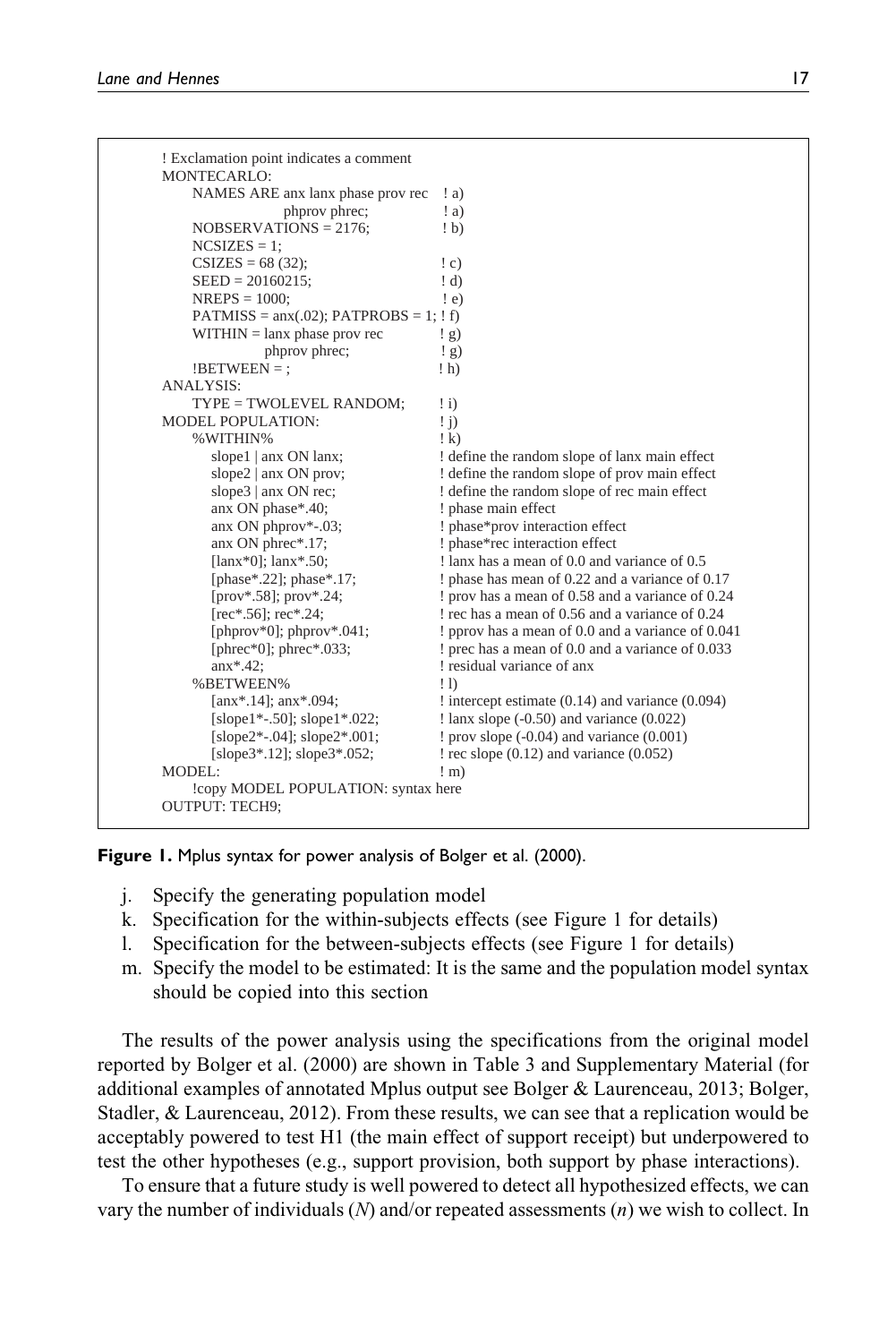|                            |                                             |                   |           |       | Power                        |       |
|----------------------------|---------------------------------------------|-------------------|-----------|-------|------------------------------|-------|
| Parameter                  | Mplus parameter                             | <b>Estimate</b>   | Þ         |       | $N = 68$ $N = 110$ $N = 310$ |       |
| Main effects               |                                             |                   |           |       |                              |       |
| Intercept                  | BTW - Means ANX                             | .140              | .002      | .863  | .972                         | 1.000 |
| Lag anxiety                | <b>BTW - Means SLOPEI</b>                   | $-.500$           | .000      | 1.000 | 1.000                        | 1.000 |
| Phase                      | WTH - ANX ON PHASE                          | .400              | .000      | 1.000 | 1.000                        | 1.000 |
| Supp. provision            | <b>BTW - Means SLOPE2</b>                   | $-.040$           | .350      | .234  | .343                         | .798  |
| Supp. receipt              | BTW - Means SLOPE3                          | .120              | .025      | .844  | .963                         | 1.000 |
| Provision $\times$ Phase   | WTH - ANX ON<br><b>PHPROV</b>               | $-.030$           | .748      | .065  | .083                         | .141  |
| Receipt $\times$ Phase     | <b>WTH - ANX ON PHREC</b>                   | .170              | .047      | .555  | .792                         | .995  |
| Random effects             |                                             |                   |           |       |                              |       |
| Intercept                  | <b>BTW</b> – Variances ANX                  | .094              | < .050    | 1.000 | 1.000                        | 1.000 |
| Lag anxiety                | <b>BTW-Variances SLOPE1</b>                 | .022              | < .050    | .794  | .959                         | 1.000 |
| Supp. provision            | BTW - Variances SLOPE2                      | .001              | > 0.050   | .010  | .010                         | .022  |
| Supp. receipt              | BTW - Variances SLOPE3                      | .052              | < .050    | .943  | .997                         | 1.000 |
| Error/residual             | WTH - Residual                              | .420 <sup>a</sup> | $< 010^a$ | 1.000 | 1.000                        | 1.000 |
| variance                   | Variances ANX                               |                   |           |       |                              |       |
| Means                      |                                             |                   |           |       |                              |       |
| Lag anxiety                | WTH – Means LANX                            | .000              |           |       |                              |       |
| Phase                      | WTH - Means PHASE                           | .220              |           |       |                              |       |
| Supp. provision            | WTH - Means PROV                            | .580              |           |       |                              |       |
| Supp. Receipt              | WTH - Means REC                             | .560              |           |       |                              |       |
|                            | Provision $\times$ Phase WTH – Means PHPROV | .000              |           |       |                              |       |
| Receipt $\times$ Phase     | WTH - Means PHREC                           | .000              |           |       |                              |       |
| Variances                  |                                             |                   |           |       |                              |       |
| Lag anxiety                | WTH - Variances LANX                        | .500              |           |       |                              |       |
| Phase                      | WTH - Variances PHASE                       | .170              |           |       |                              |       |
| Supp. provision            | WTH – Variances PROV                        | .240              |           |       |                              |       |
| Supp. receipt              | WTH – Variances REC                         | .250              |           |       |                              |       |
| Provision $\times$ Phase   | WTH - Variances<br>PHPROV                   | .041              |           |       |                              |       |
| Receipt $\times$ Phase     | <b>WTH - Variances PHREC</b>                | .033              |           |       |                              |       |
| Covariances                |                                             |                   |           |       |                              |       |
| Cov(Provision,<br>Receipt) | WTH - PROV WITH<br><b>REC</b>               | .051              |           |       |                              |       |

Table 3. Parameter estimates and power results for Bolger et al. (2000).

Note. N corresponds to the number of subjects in the power analysis. The number of assessments (n) is fixed at 32. BTW—between-level results. WTH—within-level results.

 $^{\rm a}$ Residual variance and p-value estimated from Shrout et al. (2006).

this case, holding the number of assessments fixed at 32, we wish to see the number of individuals required so that the effect of the support receipt by phase interaction is powered to 80% (H3). Table 1 shows that this will be accomplished by recruiting a sample of 110 individuals. We note that this is approximately double the original sample, despite the original sample producing a statistically significant result. This is because the initial study obtained a  $p$ -value for the effect of .047, which is close to the critical value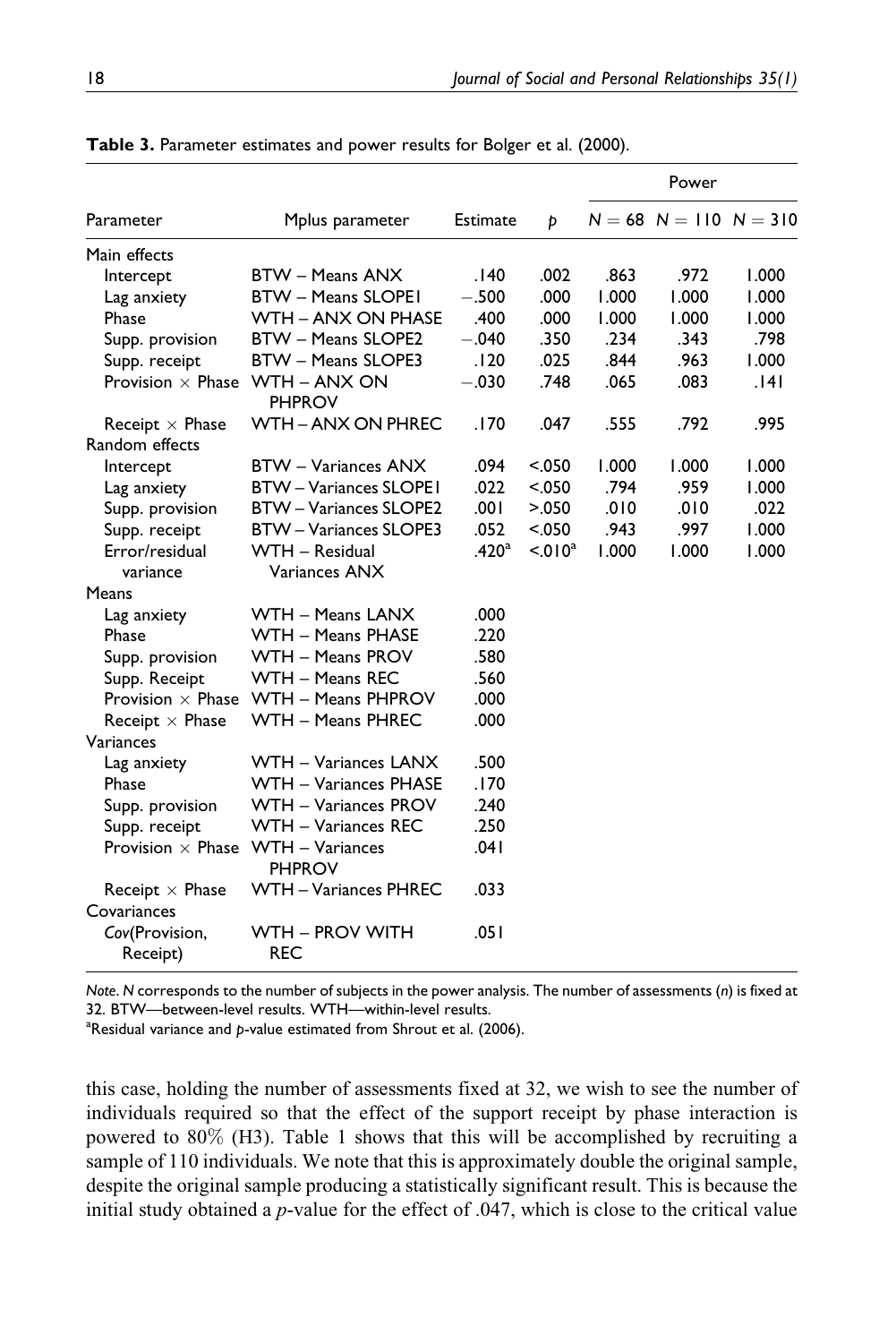$(\alpha = .05)$  where power is 50% (Cohen, 1988). As such, considerably more individuals would be necessary to observe the same effect at greater than chance probability. Given that Bolger et al. (2000) also hypothesized (but did not find) that the provision of support would be associated with a decrease in examinees' anxiety, we may wish to see the sample required to power the support provision effect ( $b = -.04$ ,  $p = .350$ ) to 80% (H2). Rerunning the power analysis, we see that this would be accomplished by recruiting a sample of 310 individuals. Consistent with this power analysis, a replication of Bolger et al. (2000) conducted by Shrout et al. (2010) using a sample of 312 examinees and 310 of their partners over the course of 35 days did observe significant effects for both support receipt and support provision. However, we note that even in a sample of 310 individuals, we are still heavily underpowered to detect a significant provision by phase interaction. Given the current model and parameter estimates, we would require 3,000 individuals to have 80% power to detect such an effect. This highlights that researchers may find that the sample size required to test their hypothesis may go far beyond their available resources. In such situations, they might reconsider whether the effect, even if it does exist in the population, is sufficiently large to be of substantive importance.

## Dyadic longitudinal random effects/actor–partner interdependence model example (coupled support receipt and anxiety)

Our second example departs from the previous model in two important ways. First, although Bolger et al. (2000) collected couples data, only the examinees' outcome was estimated. In our second example, we demonstrate a model in which we simultaneously predict stress for both the examinees and their partners. We model the data together in a dyadic data analysis using the actor–partner interdependence model (Kashy & Kenny, 1999; Kenny, 1996; see Iida, Seidman, & Shrout, current issue; Rogers, Wood, & Furr, current issue; and Stern & West, current issue, for further details and potential alternatives). In doing so, we can fit a multivariate version of Equation (3) in which each partner is modeled simultaneously (Laurenceau & Bolger, 2005; Raudenbush, Brennan, & Barnett, 1995; Raudenbush & Bryk, 2002). This model is presented as follows:

$$
Anxitd = Ed*[(b0E + b0Ei) + (b1E + b1Ei)* LagAnxitd + b2E* Phaseitd+ (b3E + b3Ei)* Provisionitd + (b4E + b4Ei)* Receiveritd+ b5E* Provisionitd* Phaseitd + b6E* Receiveritd* Phaseitd]+Pd*[(b0P + b0Pi) + (b1P + b1Pi)* LagAnxitd + b2P* Phaseitd+ (b3P + b3Pi)* Provisionitd + (b4P + b4Pi)* Receiveritd+ b5P* Provisionitd* Phaseitd + b6P* Receiveritd* Phaseitd]+eitd
$$

This model allows for the estimation of parallel effects for each of the dyad members, d, while also allowing for each dyad member to have unique random variation that correlates with that of their partner. Indicators  $E_d$  and  $P_d$  signify which partner each line of data comes from so that separate examinee and partner components of the model can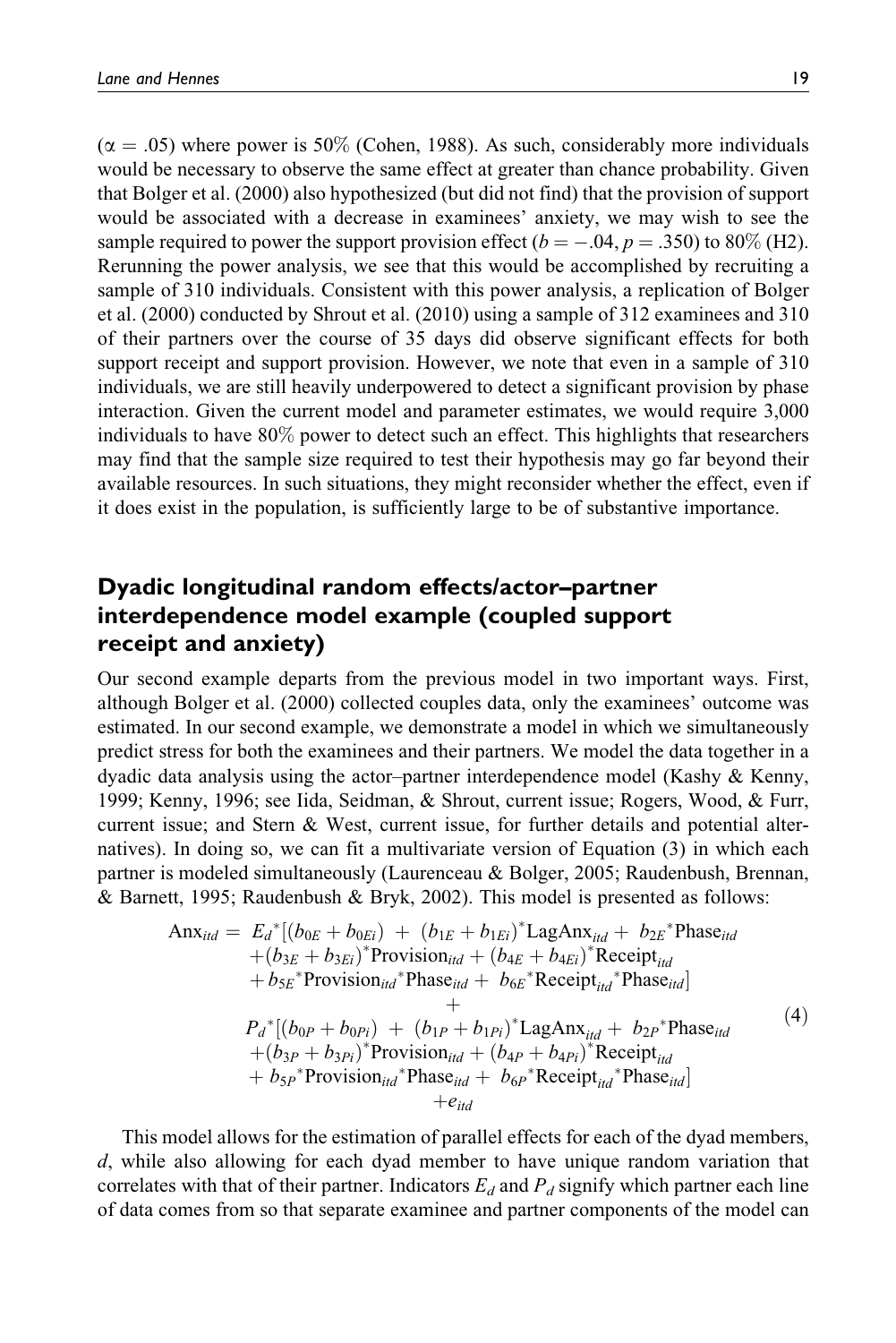be estimated. Determining parameter estimates in our first example was largely straightforward, as we were conducting a hypothetical direct replication. In many realworld research scenarios, however, precise estimates of our hypothesized parameters are not available. In our second example, we demonstrate a power analysis in which we adjust findings from a similar model to offer best guesses of our proposed effects. Later, we discuss strategies for making such guesses when the models are even more weakly predefined.

Bolger et al. (2000) hypothesized that when examinees acknowledged support receipt from their partners they would feel more distressed and that this effect would be particularly exaggerated the week prior to their stressful examination (i.e., phase). The authors also collected, but did not analyze, similar data on the partners of examinees. By their logic, we might hypothesize that partners also feel more distressed after acknowledging support provision, but since they are not preparing for a difficult examination and not under systematic prolonged stress, the effects may be weaker.

Table 3 presents parameter estimates for a simulation study in which both examinees and partners report on their anxiety, if they provided support, and if they received support as the examinees' exam approached. Many of the estimates are the same as those presented in Table 2, just repeated twice, once for each dyad member. We may expect many of the individual-level parameter estimates to be the same across dyad members, and so we retain the examinee estimates in many cases. This includes assuming 2% missing data for partners.

Because partners are not preparing for a difficult examination and are not under systematic prolonged stress, overall we expect them to report less anxiety. Therefore, we estimated the intercept to be .07 instead of .14. We also expect a smaller main effect of phase (.20 instead of .40), a smaller effect of support receipt on anxiety (.06 instead of .12), and a smaller interaction between support receipt and phase (.04 instead of .17). Lastly, since partners' reports are likely to be correlated, we specified that partners' random intercepts, slopes, and residual variances correlated at a moderate level ( $r \approx .30$ ; Kenny, Kashy, & Cook, 2006). This was accomplished by using the formula for calculating the correlation between two variables, in which we know the approximate correlation (Kenny et al., 2006) and the variances of partners' parameters (Bolger et al., 2000), and so can estimate the shared covariance between each pair (see Table 4).<sup>8</sup> Figure 2 presents the Mplus syntax for this model.

Table 4 presents results from the power simulation of the hypothetical dyadic model using the original sample size and number of repeated assessments reported by Bolger et al. (2000). As expected, the hypothesized smaller support receipt effect for partners would be underpowered (34.7%; H1). However, using the sample size from Shrout et al. (2010), replication of this study offers good power for the main effect of partner support receipt (89.3%), as well as partner support provision (83.8%; H2). Alternatively, with the exception of the examinee support receipt by phase interaction, the interaction effects are still heavily underpowered in the event that the researchers expect them to differ from zero in the population (H3 and H4).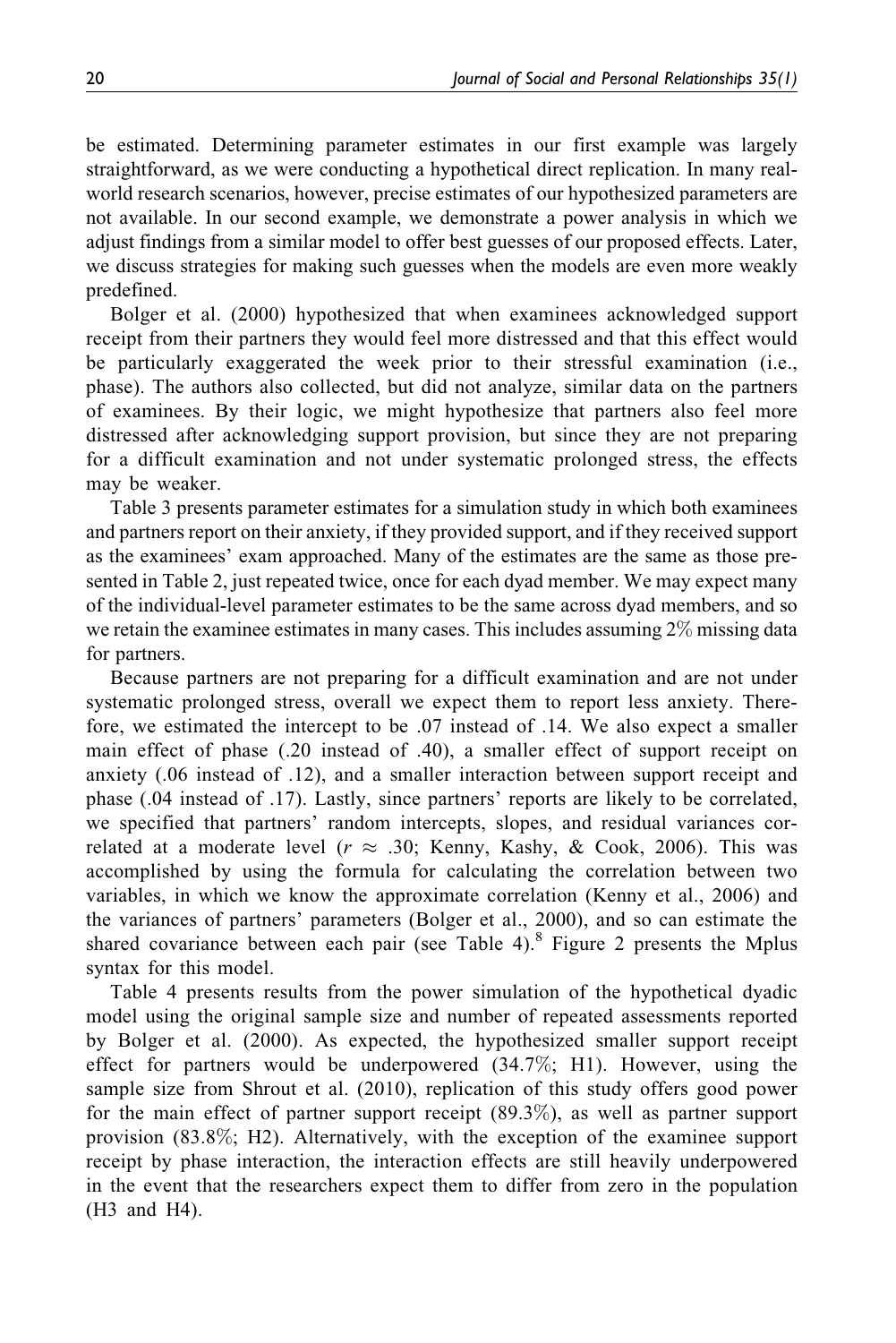|                            |                                   |          | Power    |           |
|----------------------------|-----------------------------------|----------|----------|-----------|
| Parameter                  | Mplus parameter                   | Estimate | $N = 68$ | $N = 310$ |
| Main effects               |                                   |          |          |           |
| Intercept (E)              | <b>BTW - Means EANX</b>           | .140     | .872     | 1.000     |
| Intercept (P)              | <b>BTW - Means PANX</b>           | .070     | .326     | .921      |
| Lag anxiety (E)            | <b>BTW - Means ESLOPEI</b>        | $-.500$  | 1.000    | 1.000     |
| Lag anxiety (P)            | <b>BTW - Means PSLOPEI</b>        | $-.500$  | 1.000    | 1.000     |
| Phase (E)                  | WTH - EANX ON EPHASE              | .400     | 1.000    | 1.000     |
| Phase (P)                  | WTH - PANX ON PPHASE              | .200     | 1.000    | 1.000     |
| Supp. provision (E)        | <b>BTW - Means ESLOPE2</b>        | $-.040$  | .276     | .831      |
| Supp. provision (P)        | <b>BTW - Means PSLOPE2</b>        | $-.040$  | .259     | .838      |
| Supp. receipt (E)          | <b>BTW - Means ESLOPE3</b>        | .120     | .854     | 1.000     |
| Supp. receipt (P)          | BTW - Means PSLOPE3               | .060     | .347     | .893      |
| Prov. $\times$ Phase (E)   | WTH - EANX ON EPHPROV             | $-.030$  | .086     | .148      |
| Prov. $\times$ Phase (P)   | WTH - PANX ON PPHPROV             | $-.030$  | .076     | .163      |
| Receipt $\times$ Phase (E) | WTH - EANX ON EPHREC              | .170     | .565     | .998      |
| Receipt $\times$ Phase (P) | WTH - PANX ON PPHREC              | .040     | .097     | .167      |
| Random effects             |                                   |          |          |           |
| Intercept (E)              | <b>BTW</b> - Variances EANX       | .094     | .999     | 1.000     |
| Intercept (P)              | <b>BTW</b> - Variances PANX       | .094     | 1.000    | 1.000     |
| Lag anxiety (E)            | <b>BTW - Variances ESLOPEI</b>    | .022     | .826     | 1.000     |
| Lag anxiety (P)            | <b>BTW - Variances PSLOPEI</b>    | .022     | .811     | 1.000     |
| Supp. provision (E)        | <b>BTW - Variances ESLOPE2</b>    | .001     | .012     | .026      |
| Supp. provision (P)        | <b>BTW - Variances PSLOPE2</b>    | .001     | .011     | .031      |
| Supp. receipt (E)          | <b>BTW - Variances ESLOPE3</b>    | .052     | .946     | 1.000     |
| Supp. receipt (P)          | <b>BTW</b> – Variances PSLOPE3    | .052     | .944     | 1.000     |
| Random effect covariances  |                                   |          |          |           |
| Intercept (E-P)            | <b>BTW - EANX WITH PANX</b>       | .030     | .526     | .993      |
| Lag anxiety (E-P)          | <b>BTW - ESLOPEI WITH PSLOPEI</b> | .007     | .214     | .695      |
| Supp. prov. (E-P)          | <b>BTW - ESLOPE2 WITH PSLOPE2</b> | .000     | .000     | .002      |
| Supp. receipt (E-P)        | <b>BTW - ESLOPE3 WITH PSLOPE3</b> | .017     | .253     | .844      |
| Residual (E-P)             | WTH - EANX WITH PANX              | .100     | 1.000    | 1.000     |

Note. N corresponds to the number of subjects in the power analysis. The number of assessments (n) is fixed at 32. Means and variances are the same for both partners as in Table 3 and so are excluded. (E)—Examinee. (P)—Partner. BTW—between-level results. WTH—within-level results.

## Sensitivity analysis and factors that affect power

In Example 1, we demonstrated a power analysis in a case in which the model parameters were generally well defined, and the main source of uncertainty was merely due to sampling variability. Such methods are particularly useful in instances where the researcher is seeking to conduct a direct replication and has a large amount of resources. However, in most cases, there is also uncertainty surrounding the predicted values of model parameters themselves. This may be due to novel hypotheses regarding effect sizes that have not been previously established in the literature, as well as limited information regarding the expected magnitudes or structure of the variance or residual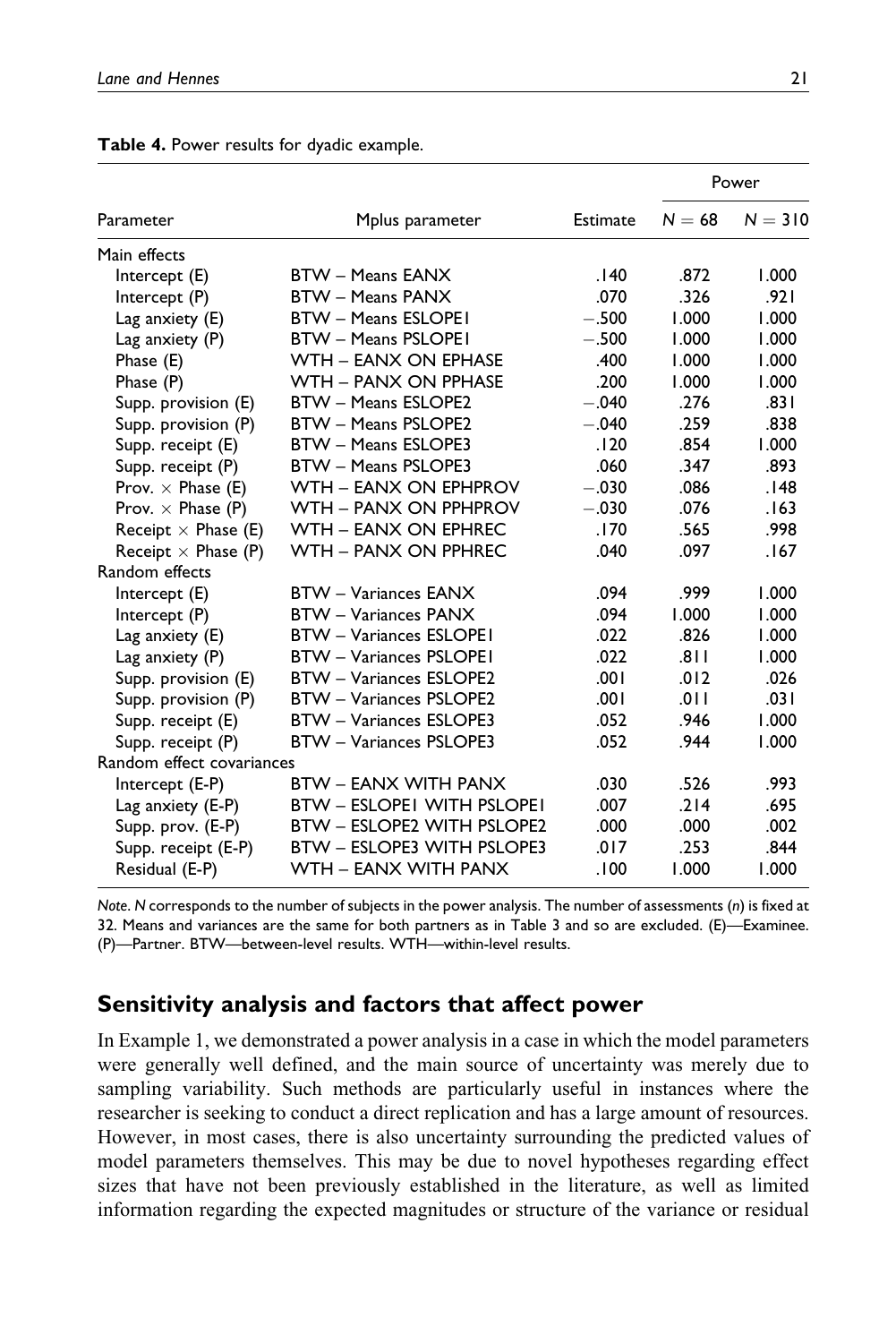```
MONTECARLO: 
     NAMES ARE eanx elanx ephase eprov erec ephprov ephrec ! examinee 
                    panx planx pphase pprov prec pphprov pphrec; ! partner 
     NOBSERVATIONS = 2176; 
    NCSIZES = 1;
    CSIZES = 68 (32); SEED = 20160215; 
     NREPS = 1000; 
    PATMISS = eanx(.02) panx(.02); PATPROBS = 1;
    WITHIN = elanx ephase eprov erec ephprov ephrec ! examinee<br>
planx phase phrov prec pphprov phrec:<br>
l partner
                planx pphase pprov prec pphprov pphrec;
ANALYSIS: 
     TYPE = TWOLEVEL RANDOM; 
     MODEL POPULATION: 
     %WITHIN% 
     eslope1 | eanx ON elanx; pslope1 | panx ON planx; 
     eslope2 | eanx ON eprov; pslope2 | panx ON pprov; 
     eslope3 | eanx ON erec; pslope3 | panx ON prec; 
     eanx ON ephase*.40 ephprov*-.03 ephrec*.17; 
     panx ON pphase*.20 pphprov*-.03 pphrec*.04; 
    [elanx*0]; [ephase*.22]; [eprov*.58]; [erec*.56]; [ephprov*0]; [ephrec*0];
     eanx*.42; ephase*.17; elanx*.50; eprov*.24; erec*.25; ephprov*.041; ephrec*.033; 
     [planx*0]; [pphase*.22]; [pprov*.58]; [prec*.56]; [pphprov*0]; [pphrec*0]; 
     panx*.42; pphase*.17; planx*.50; pprov*.24; prec*.25; pphprov*.041; pphrec*.033; 
     eprov WITH erec*.051; pprov WITH prec*.051; 
    eanx WITH panx*.1; \qquad \qquad residual covariance
     %BETWEEN% 
     [eanx*.14]; [eslope1*-.50]; [eslope2*-.04]; [eslope3*.12]; 
     eanx*.094; eslope1*.022; eslope2*.001; eslope3*.052; 
     [panx*.07]; [pslope1*-.50]; [pslope2*-.04]; [pslope3*.06]; 
     panx*.094; pslope1*.022; pslope2*.001; pslope3*.052; 
    eanx WITH panx*.03;<br>
eslope1 WITH pslope1*.007;<br>
lanx random slope covariance
    eslope1 WITH pslope1*.007;<br>
eslope2 WITH pslope2*.0003;<br>
! prov random slope covariance
                                                               ! prov random slope covariance<br>! rec random slope covariance
    eslope3 WITH pslope3*.017;
MODEL: 
     !copy MODEL POPULATION: syntax here 
OUTPUT: TECH9;
```
**Figure 2.** Mplus syntax for dyadic power analysis.

covariance components. Researchers may also conduct a power analysis and discover that they do not have the resources available to have a high likelihood of observing particular hypothesized effects.

To address these issues, in this section, we briefly discuss sensitivity analysis. Sensitivity analyses are iterative analyses that systematically assess the impact on power of various model parameters. Sensitively analyses can fulfill two related objectives: First, they can identify lower limits of expected power across a range of parameter values and combinations when there is limited preexisting information about the likely magnitude of the effects. For instance, a researcher may be unsure of the size of a dyad-level random slope effect but can use sensitivity analyses to ensure that a study is sufficiently powered even in the event that the random effect is quite large. Second, sensitivity analyses can examine trade-offs when resources are limited. For instance, the researcher can assess the impact of increasing number of participants versus number of measurements when funding for participant remuneration is fixed or can help researchers identify which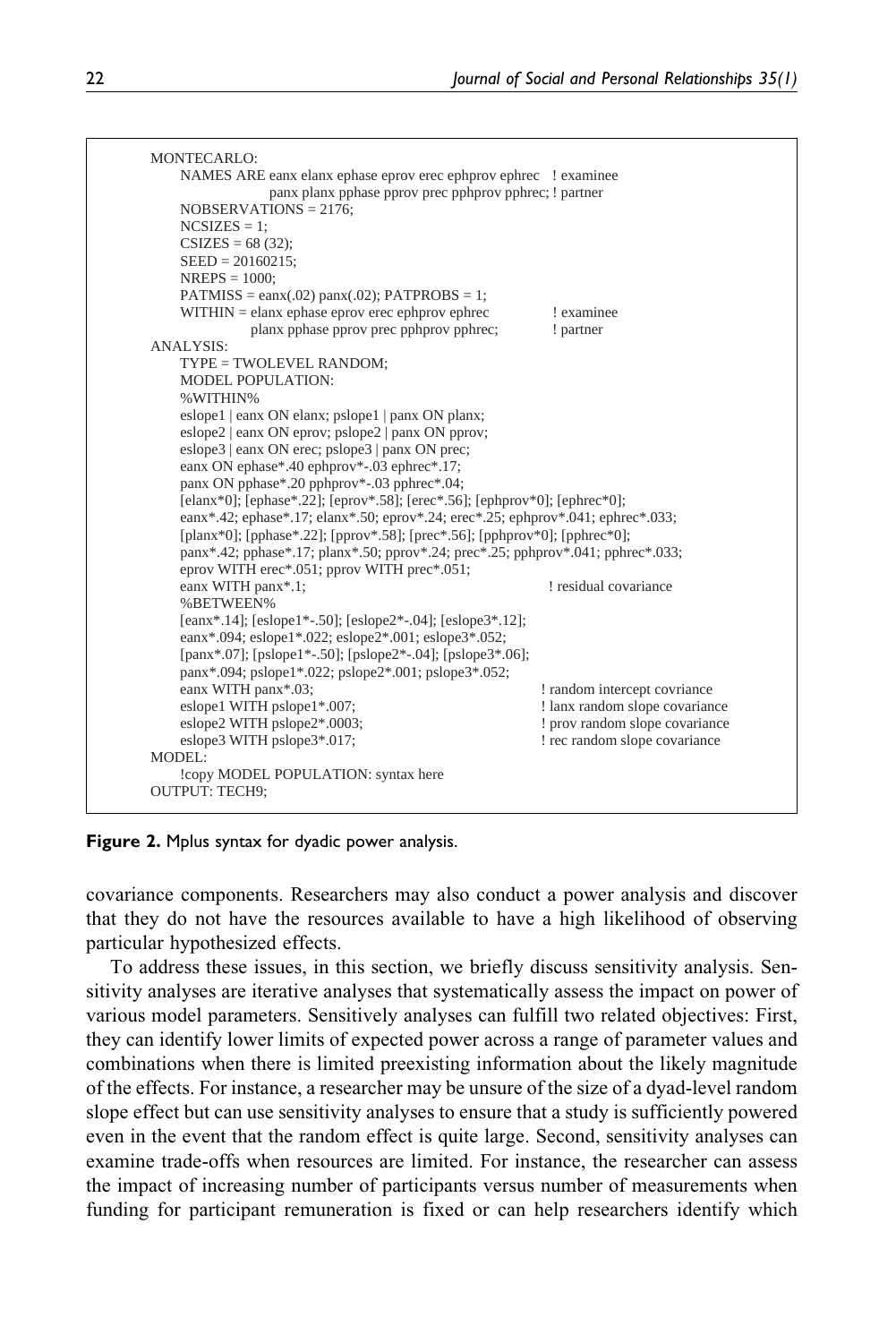moderators or mediators of interest are most likely to be fruitful to assess given a fixed amount of survey time. In all cases, we recommend that researchers create tables or plots of multiple specifications to examine the sensitivity of their model design to various exogenous or endogenous factors and optimize their design to maximize study success. Below we provide some examples for doing so using the support provision examples described above and offer guidance for anticipating the impact of some common design decisions on power.

Assuming that we hold the Type I error rate constant, the remaining factors that influence power are the effect size and standard error. So far, we have restricted our conversation to the influence of the number of participants, but the researcher also has direct control over the number of repeated assessments. From a practical standpoint, researchers conducting studies that involve repeated assessments are often faced with the issue of balancing the number of repeated assessments and the number of individuals recruited. Increasing participants can be time-consuming and costly. Increasing the number of assessments can be associated with participant fatigue, leading to increased dropout and decreased quality of data. Relatively, it may ultimately be easier to increase the number of assessments compared to recruiting more participants, but from the viewpoint of statistical power, is it worth it (see also Rast & Hofer, 2014)?

To provide perspective in attempting to answer this question, we conducted a series of power analyses using the model from Table 3. We focus on the interaction effect between support receipt and phase, which in the original example with 68 couples and 32 assessments had 55.5% power. Assuming that the total number of measurements that a researcher was able to collect was fixed, in Figure 3 we show the relative increase in power for this effect as either the number of individuals or the number of assessments is increased. As is suggested by Table 2, increasing the number of participants increases power more than increasing the number of assessments. This is because increasing the number of participants decreases both the within-subject and between-subject components of the standard error, whereas increasing the number of assessments only decreases the within-subject component (Snijders & Bosker, 1999). In this example, it is critical to note that increasing the number of assessments while holding the number of participants constant will never reach 80% power. This is an important point more broadly, as in certain designs, such as diary studies, it is often less expensive to have participants complete more assessments than it is to recruit more participants. Figure 3 demonstrates that even a few extra participants may be more impactful for testing a hypothesis than hundreds of additional measurements. However, a researcher might also require a minimum number of assessments to assure variability in variables of interest. For example, interpersonal conflict might be rare compared to support receipt. Thus, while increased subjects may gain a researcher more power than increased assessments holding all other parameters equal, this may come with a trade-off of realistically also reducing predictor variance, which will undermine power.

Beyond the number of participants and assessments, Table 2 shows that other study elements can affect the probability that a hypothesized effect will be significant. These are less directly under the researcher's control, but the researcher can make efforts to mitigate them. For example, researchers might also measure constructs they believe are associated with their dependent variable and include them in their analyses as covariates in order to decrease error variance  $(\sigma_e^2)$ . This will have the effect of increasing power.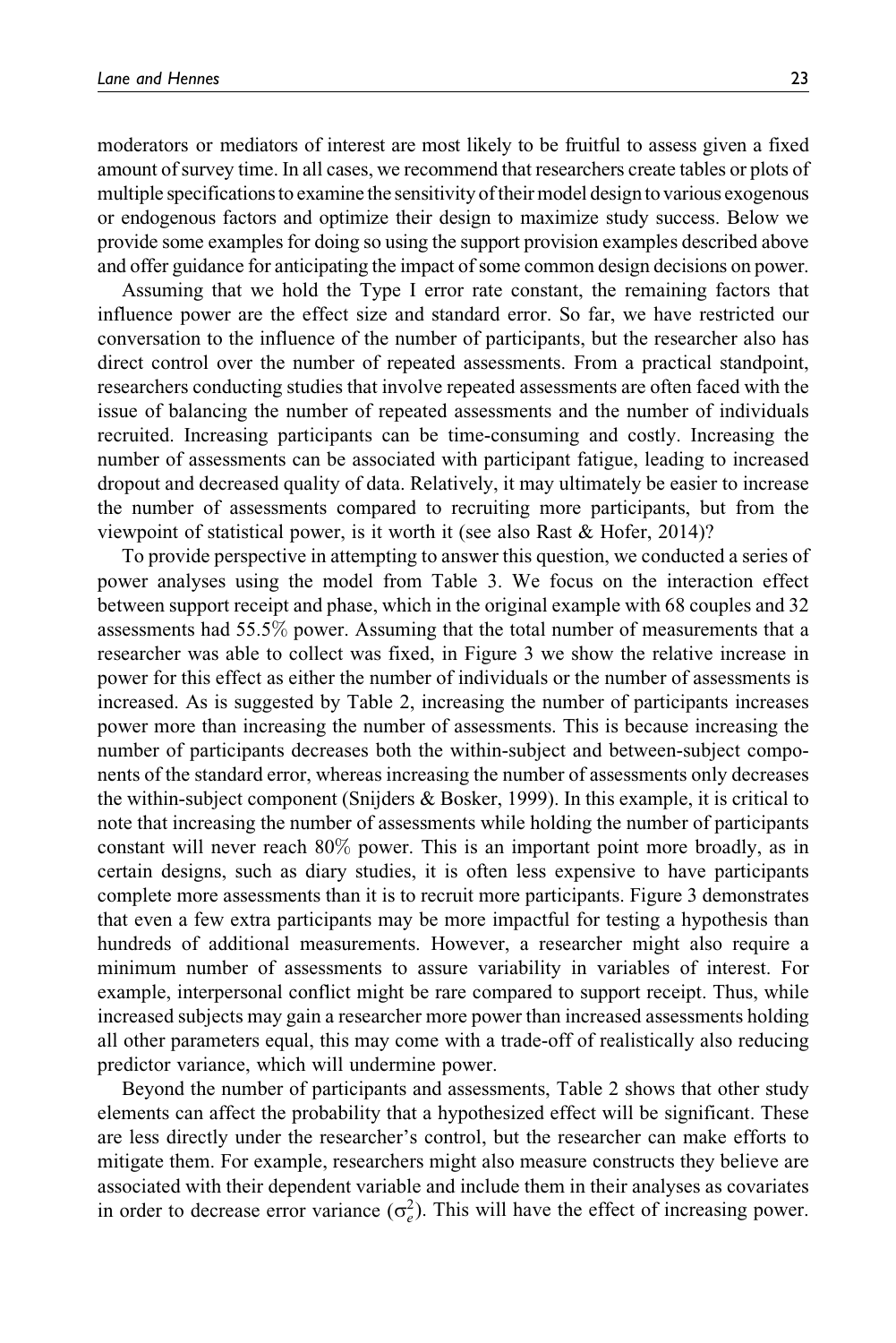

Figure 3. Sensitivity analysis of the effect of adding participants versus adding assessments on the estimated power of the phase by support receipt interaction in Bolger et al. (2000).

Experimental techniques like matching or blocking participants or engaging methodological strategies for reducing measurement noise can also decrease error variance and increase power. Researchers may also attempt to maximize the variance in their predictor by assigning participants equally to groups if the predictor is categorical or sampling subpopulations with more variability on X or from the extremes of the distribution if the predictor is continuous  $(\sigma_X^2)$ , which also would increase power.

One factor that affects power that is probably the least under researchers' control is the random variation of an effect across subjects  $(\sigma_{b_1}^2)$ . These are the random effects in a multilevel model, and as their variance increases, power for the associated fixed effect decreases. Given that researchers generally have less control over how much a hypothesized effect will vary across subjects, and they may not even have an expectation as to how much an effect varies across subjects to begin with, it is useful to investigate how much different levels of variation in a random effect can impact the power of the associated fixed effect. To do this, we again use the Bolger et al. (2000) example and, in this case, focus on the main effect of support receipt. They reported that this effect had an associated random effect with variance .052. That is, the fixed effect of support receipt on stress of .12 could vary across participants, with some participants being quite negatively impacted by support receipt while others showed a very small or negligible negative effect. However, such a random effect might be very difficult to estimate in the absence of prior research. It may also be difficult to estimate empirically and requires a researcher to estimate such an effect as fixed (Barr, Levy, Scheepers, & Tily, 2013). Therefore, we can conduct a sensitivity analysis to assess the impact of this random effect on our overall power. We have plotted this effect in reference to three other factors that affect power in order to illustrate its influence.

First we show how increasing the number of participants (Figure 4(a)) can mitigate the impact of an increasingly large random effect. In the first power analysis, we saw that the power of the support receipt main effect in Bolger et al. (2000) was 84.4%.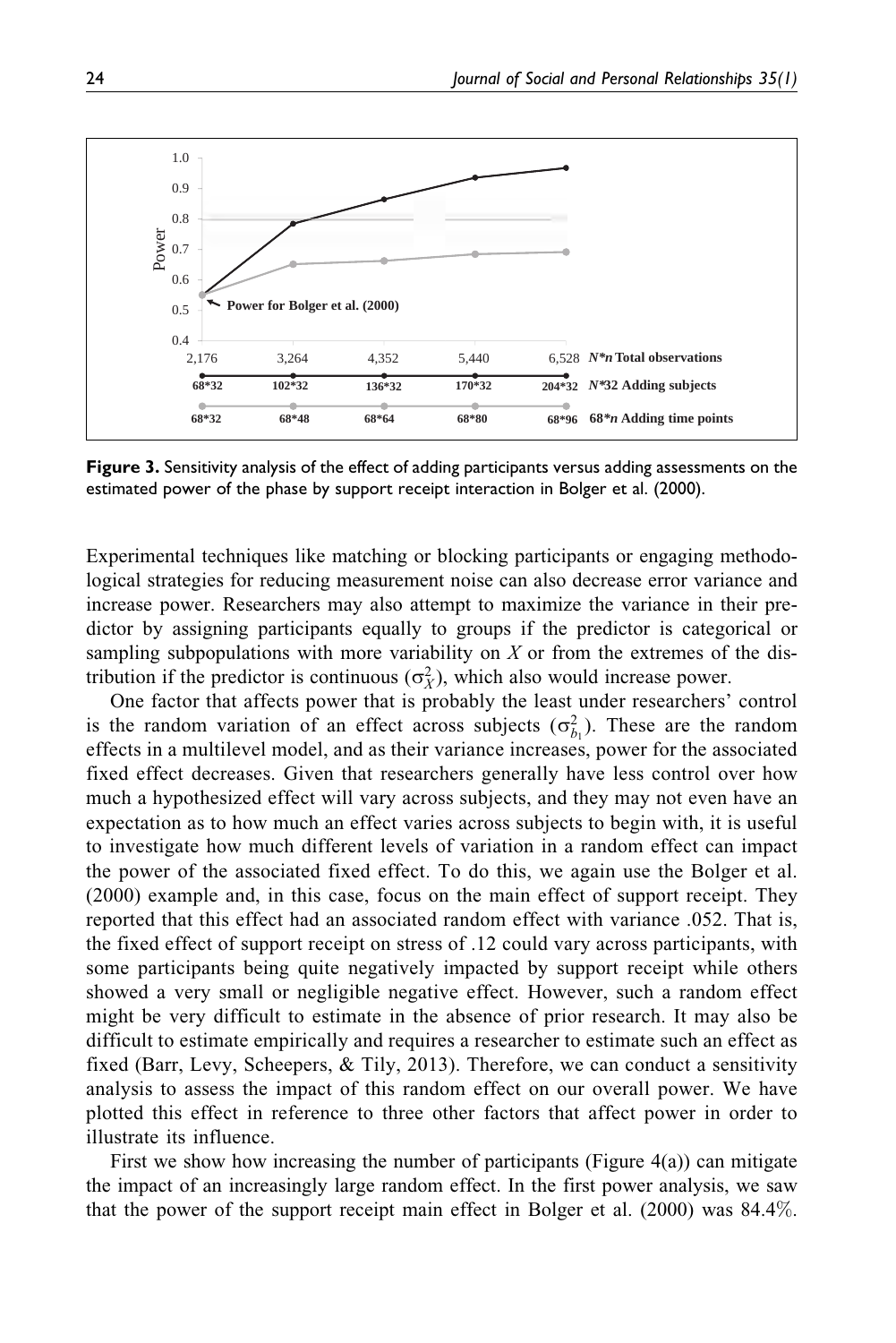Assuming the same number of participants, we can see that as the random effect of support receipt increases power decreases steadily. However, increasing the number of participants mitigates this effect, importantly in a nonlinear way. As the number of participants increases, the slope of the power curve decreases, initially sharply, but less so with each increment. This indicates that increasing the number of participants can protect against large random effects, but after a certain number of additional participants, it is unnecessary. We next illustrate the same effect for increasing the number of assessments (Figure 4(b)). In contrast to Figure 4(a), adding more assessments is not as protective as adding participants. These two examples represent direct ways in which researchers can hedge themselves against uncertainty with regard to the size of random effects. Lastly, we illustrate the impact of increasingly large random effects on the power of the fixed effect as the size of the fixed effect changes (Figure  $4(c)$ ). A researcher might be interested in how robust their hypothesized effect is to the random between-subject variation observed within their sample. Importantly, Figure 4(c) shows that smaller effects are disproportionately affected by random slope variation. Larger effects are more resilient, and random slope variation is not as much of a concern.

## Determining parameter estimates

Although we recommend sensitivity analyses regardless of the certainty a researcher may have in the parameters of their proposed model, it can still be hard to know where to start. Certainly, it is unfeasible (and unhelpful) to conduct power analyses on an infinite combination of parameter values. In this section, therefore, we provide some initial (and incomplete) pointers for obtaining starting values for your power sensitivity analyses.

Echoing decades of other scholars who have written on methodological and design issues in relationship research, our strongest recommendation is to pilot, pilot, pilot! Having concrete data on which to base multilevel power analyses, however small or unrepresentative the sample, can result in considerably less effort in estimating the various parameters for the hypothesized population model and less uncertainty regarding the parameter specifications in the model. Pilot data are particularly useful for the estimation of random effects in power analyses, as these are infrequently reported in published research. While pilot study estimates may themselves be imprecise and subject to sampling variability, they at least provide a starting point from which to conduct sensitivity analyses.

Drawing on previously conducted studies using similar measures or employing similar designs can also be extremely useful, although researchers may have to contact the authors of the original study to obtain the necessary parameter estimates. For instance, an existing study of support receipt on stress may be a useful starting point for estimating parameters modeling the effect of support receipt on intimacy; or a study of relationship satisfaction approaching and following marriage may provide some clues for a new study examining weight fluctuation approaching and following marriage. Researchers may also turn (cautiously) to between-person estimates as proxies for proposed within-person processes. Most importantly, the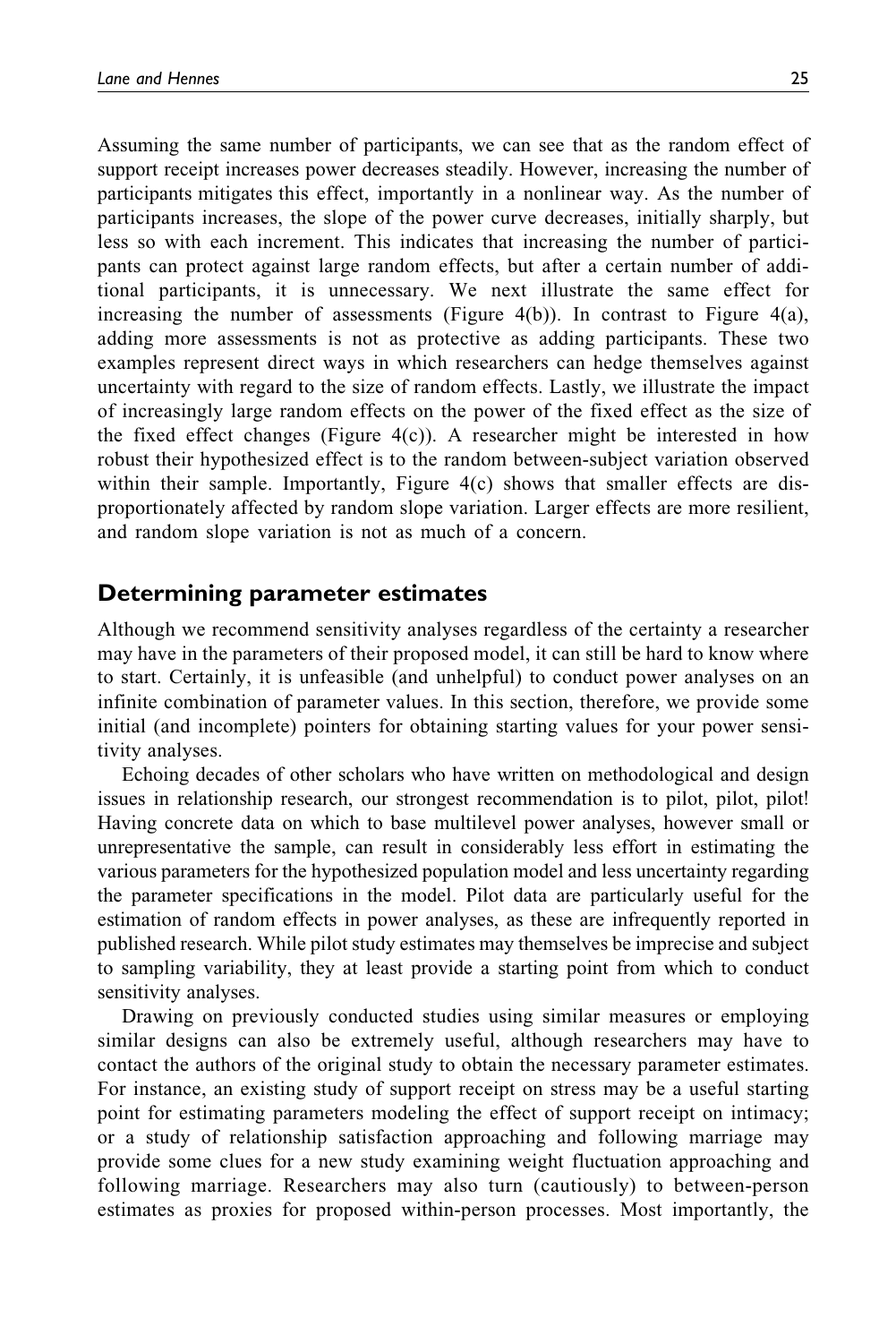

Figure 4. Sensitivity analyses for Bolger et al. (2000) of the effect of random slope variance on power at varying levels of (a) participants, (b) assessments, and (c) effect sizes.

researcher should become familiar with their literature. Many patterns, such as residual autocorrelation structures or self- versus other effect sizes are largely consistent even across quite varied studies. In sum, although the values of many parameter estimates may not be intuitive, the existing literature may provide useful initial approximations for a wide variety of parameters, which, combined with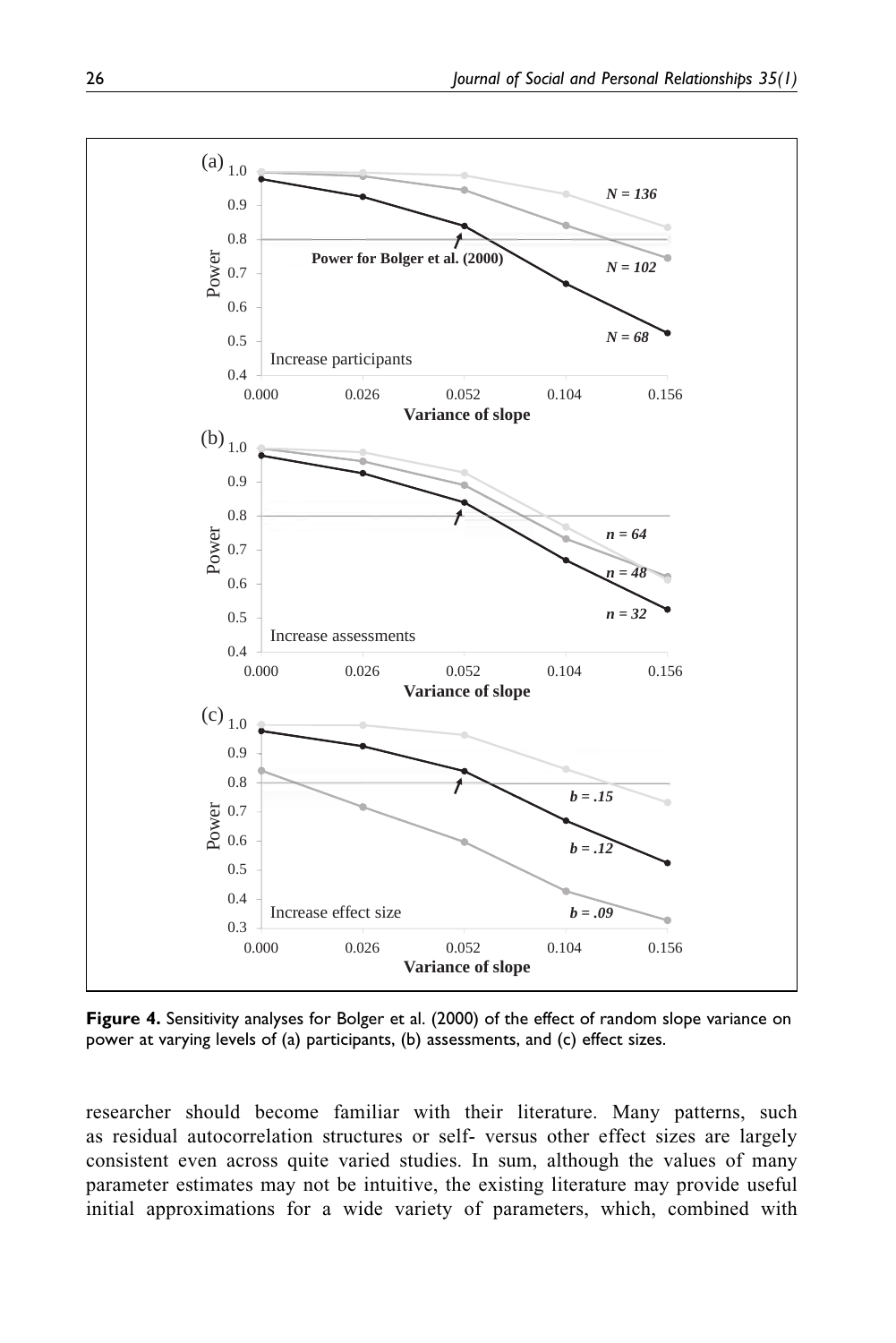sensitivity analyses, may offer considerable insight into the resources needed to maximize successful studies and minimize failed ones.

# Conclusion

We detailed above a method for conducting power analyses for designs commonly used in relationships research, including all of those reviewed in this special issue (Castro-Schilo & Grimm, this issue; Iida, Seidman, & Shrout, this issue; Rogers et al., this issue; Stern & West, this issue). Although it requires effort, we believe that this method can be used by relationships researchers in planning future studies and in writing grant applications. To recapitulate, conducting a power analysis involves answering the following questions:

- Q1: What information do I need to conduct a power analysis for a proposed study involving multiple individuals in dyads or families, at single or multiple time points?
- A1: Researchers will need to know in advance their hypothesized statistical model, including estimates for all parameters. This includes means, variances, and coefficients (i.e., covariances/correlations) for the effects at each level of analysis.
- Q2: How do I conduct a power analysis once I have collected the necessary information?
- A2: Several formulae and software programs exist for conducting power analyses for a subset of common models. We offer tools for conducting power analyses using simulation, an approach that can accommodate virtually any model.
- Q3: What factors are likely to have the strongest effect on power?
- A3: The factors that influence power are the Type I error rate (usually set a priori to  $\alpha = .05$ ), effect size, and standard error (which comprises the sample size at each level of analysis and variance components). Of primary interest to most researchers are the within-subject  $(n)$  and between-subject  $(N)$  sample sizes. Increasing both increases power, but as Figure 3 illustrates, increasing the between-subjects sample size boosts power more than increasing the number of within-subjects assessments. We draw special attention to the variance of the random within-subject slope  $(\sigma_{b_1}^2)$ : The greater its variance, the lower the power to detect within-subject effects.
- Q4: What if I do not have all of the information that I need?
- A4: It is unlikely that researchers will have precise estimates of all parameters unless they are conducting a direct replication. We strongly recommend collecting pilot data or drawing on prior research using similar measures and designs. However, when even imprecise estimates are difficult to locate, we encourage anchoring on the conservative end of the distribution.

In closing, we hope that the procedures detailed here will help relationships researchers plan informative studies that make the best use of financial resources. For additional examples of power simulations using models that are relevant to relationships researchers, see Bolger & Laurenceau (2013) and Bolger, Stadler and Laurenceau (2012).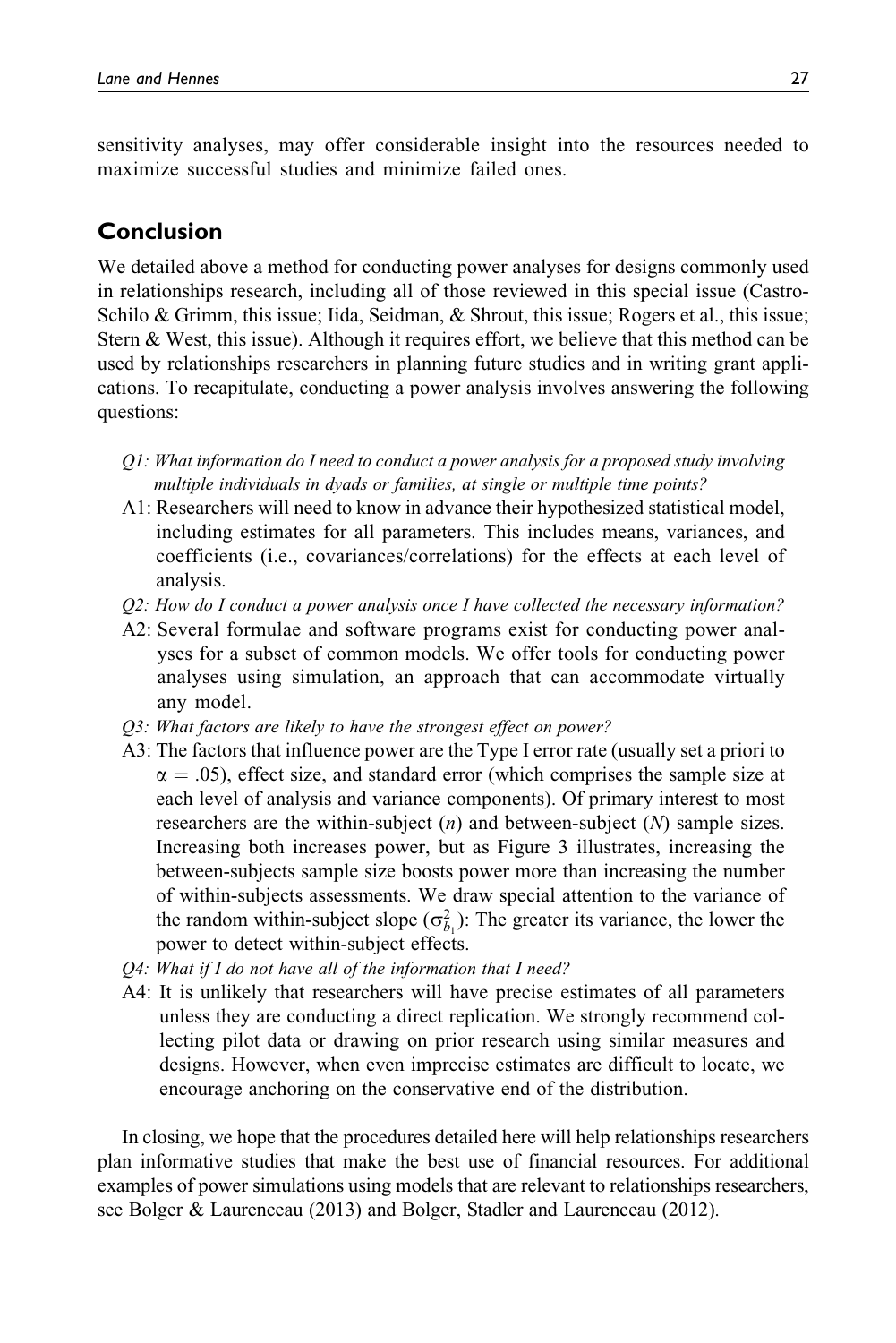## Acknowledgments

The authors would like to especially thank Niall Bolger and Patrick E. Shrout for their advisory roles in developing and guiding the work that formed the basis of this manuscript. The authors would also like to thank them, the Columbia University and New York University Couples Labs, and three anonymous reviewers for their helpful feedback on earlier versions of this article.

## Funding

The author(s) disclosed receipt of the following financial support for the research, authorship, and/ or publication of this article: This research was supported by the National Institutes of Health grant T32 AA013526.

## Supplemental material

Supplementary material is available for this article online.

## **Notes**

- 1. Although not elaborated in detail in the current article, the method described here is flexible and complementary to alternative hypothesis testing strategies (e.g., confidence intervals (Kelley & Rausch, 2011) or Bayesian analysis).
- 2. We note that here we are referring to a single hypothesized effect. If multiple hypotheses (corresponding to multiple parameters) are tested within the same study, each will have its own standard error and corresponding power. Hypotheses involving multiple parameters (e.g., mediation) will also have their own standard errors and associated power.
- 3. A parallel description exists for the power to detect an average intercept  $(\bar{\beta}_0)$ . However, since researchers are more often interested in associations between variables than mean levels, and rarely focus on significance tests of the intercept, we focus on the slope here.
- 4. The factors affecting power for a given hypothesis depend on the statistical model. In addition to the factors we note, researchers could also choose to model factors such as the correlations between residuals. Or if individuals were recruited as dyads, a three-level or multivariate multilevel model that incorporated dyad and individual-specific intercepts and slopes may be estimated. If included, these additional model parameters would also affect power—greater residual correlation reduces power as would greater between-dyad random variance. Extensions for the standard error for many such expanded models can be found in Moerbeek and Teerenstra (2016). Moreover, the choice of statistical test can affect the calculation of the standard error and corresponding estimates of power (Berkhof & Snijders, 2001).
- 5. Notably, this approach differs slightly from common practices for a priori power analysis, in which an effect size and desired power are input and a sample size is output. Here, the effect size and sample size are input to the simulation and power is estimated. This requires minimal calibration to adjust the input sample size to obtain the desired power.
- 6. The authors later note that they ultimately excluded the last day of reports from their analyses to not confound support effects with those having to do with the exam being over, resulting in 31 total days, 6 of which belonged to the stress phase. We retain 32 as the number of repeated assessments in our example as it allows for convenient factorizations in the sensitivity analyses described later but note that using 6/31 for calculating the phase mean and variance trivially affects power estimates.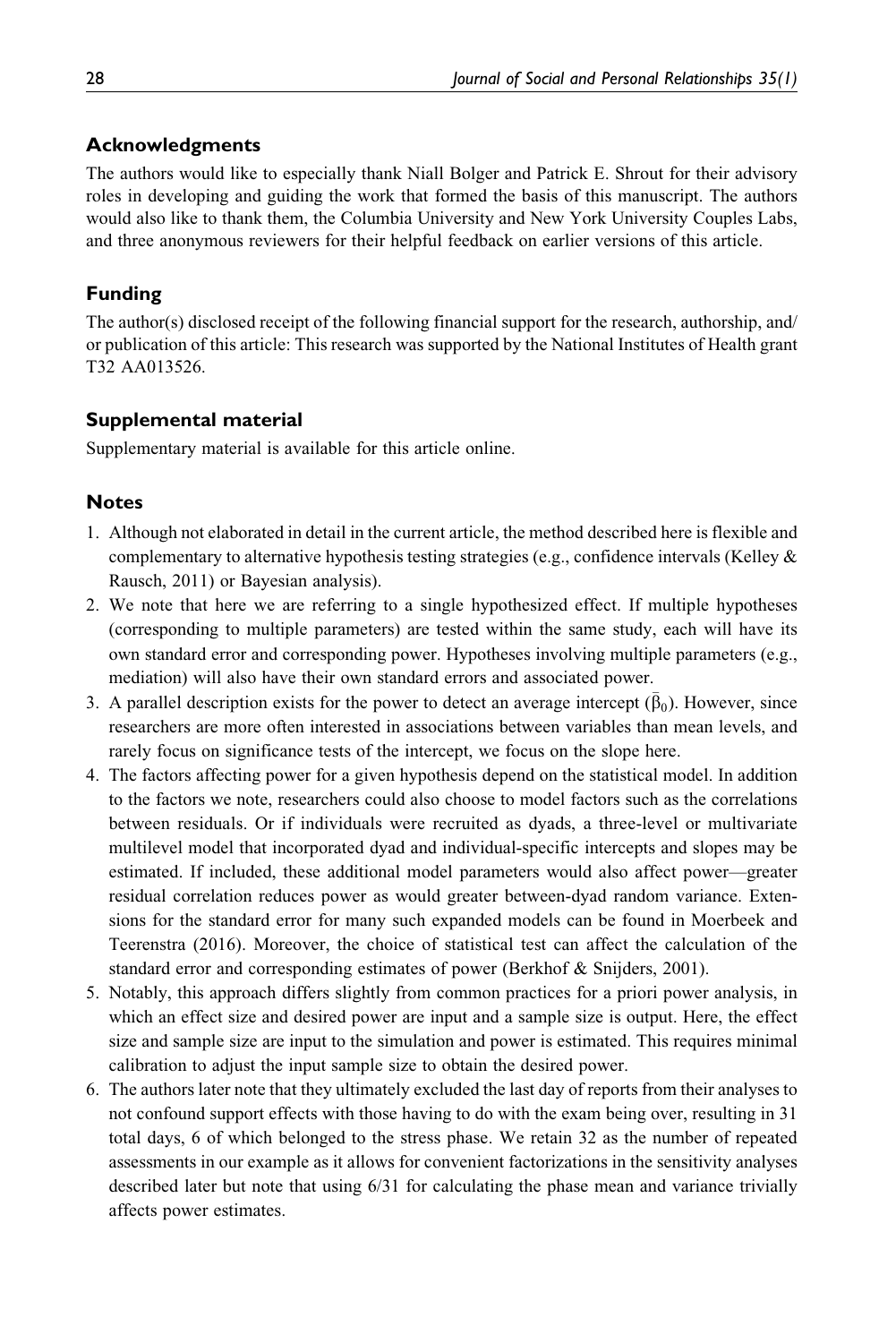- 7. As with any simulation, more replications are better. However, for power analysis, usually 1,000 replications is sufficient, as the tiny difference in power that might be obtained when increasing the replications by an order of magnitude is almost always of little substantive interest. Additionally, this order of magnitude increment is expounded when conducting sensitivity analyses (i.e., iterative power analyses) and can often exceed the physical memory limits of many computers.
- 8. We note that in addition to dyad members' intercepts, slopes, and residuals correlating with that of their partners, the parameters may also correlate with one another within an individual. Bolger et al. only estimated the variances of the random effects and implicitly assumed that they did not correlate with one another. In both of our power analysis examples, we make the same assumption, though empirically, this is likely not accurate. However, even less information is usually available for estimating these associations. As with other parameters, we recommend conducting sensitivity analyses for assessing the degree to which misspecification/ exclusion of parameters such as random effects correlations from one's final statistical model can impact the power of primary hypotheses.

#### **References**

- Ahn, C., Heo, M., & Zhang, S. (2015). Sample size calculations for clustered and longitudinal outcomes in clinical research. Boca Raton, FL: CRC Press.
- Barr, D. J., Levy, R., Scheepers, C., & Tily, H. J. (2013). Random effects structure for confirmatory hypothesis testing: Keep it maximal. Journal of Memory and Language, 68, 255–278.
- Barrera, M. (1986). Distinctions between social support concepts, measures, and models. American Journal of Community Psychology, 14, 413–445.
- Berkhof, J., & Snijders, T. A. B. (2001). Variance component testing in multilevel models. Journal of Educational and Behavioral Statistics, 26, 133–152.
- Bolger, N., & Laurenceau, J-P. (2013). Intensive longitudinal methods: An introduction to diary and experience sampling research. New York, NY: Guilford Press.
- Bolger, N., Stadler, G., & Laurenceau, J. P. (2012). Power analysis for intensive longitudinal studies. In M. R. Mehl & T. S. Conner (Eds.), Handbook of research methods for studying daily life (pp. 285–301). New York, NY: Guilford Press.
- Bolger, N., Zuckerman, A., & Kessler, R. C. (2000). Invisible support and adjustment to stress. Journal of Personality and Social Psychology, 79, 953–961.
- Bosker, R. J., Snijders, T. A. B., & Guldemond, H. (2007). PinT (Power in two-level designs): Estimating standard errors of regression coefficients in hierarchical linear models for power calculations (Version 2.12). Groningen, The Netherlands: Author.
- Castro-Schilo, L., & Grimm, K. J. (this issue). Using residualized change versus difference scores for longitudinal research. Journal of Social and Personal Relationships.
- Cobb, S. (1976). Social support as a moderator of life stress. Psychosomatic Medicine, 38, 300–314.
- Cohen, J. (1962). The statistical power of abnormal-social psychological research: A review. Journal of Abnormal and Social Psychology, 3, 145–153.

Cohen, J. (1988). Statistical power analysisforthe behavioral sciences(2nd ed.). Hillsdale, NJ: Erlbaum.

Cools, W., Van den Noortgate, W., & Onghena, P. (2008). ML-DEs: A program for designing efficient multilevel studies. Behavior Research Methods, 40, 236–249.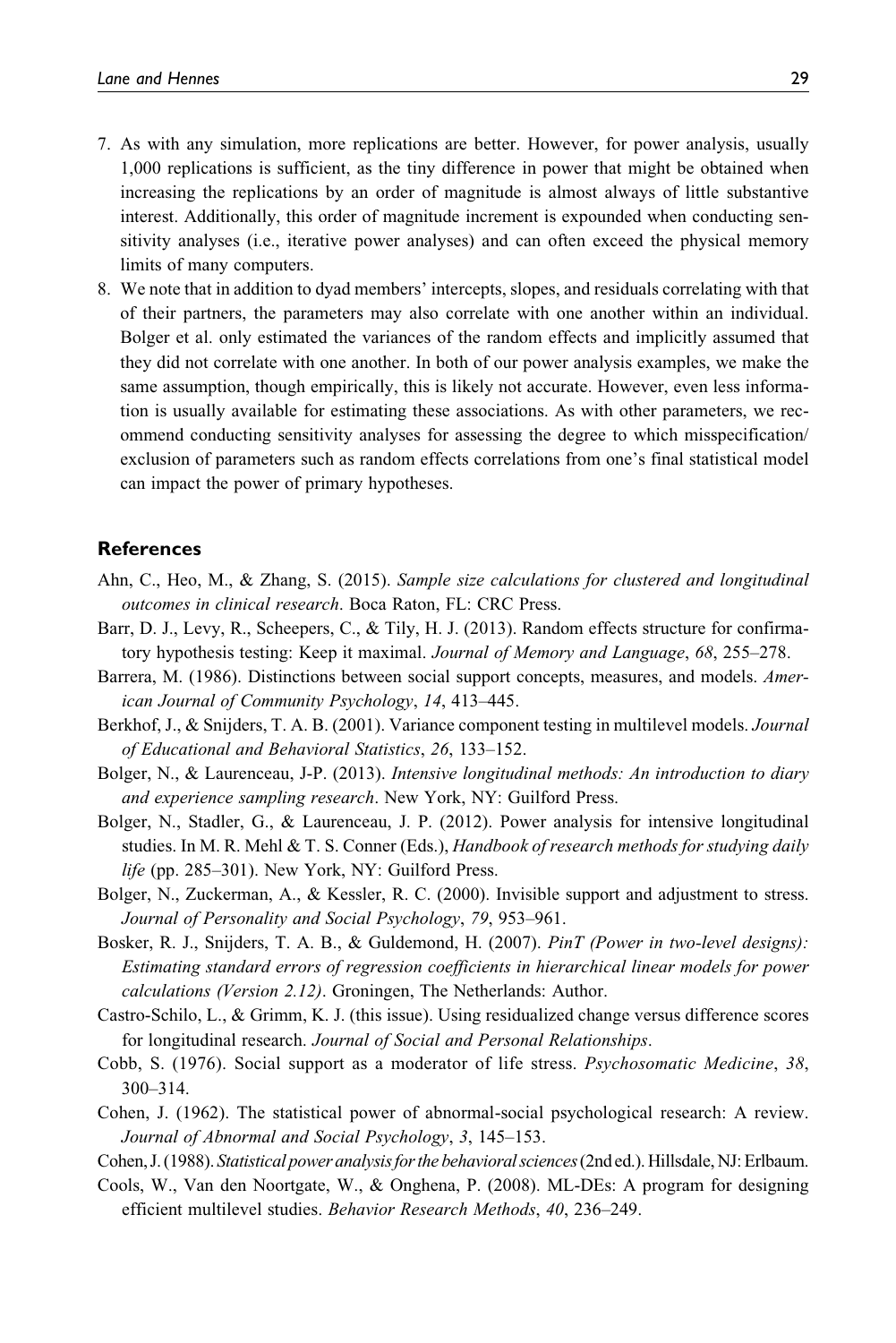- Curran, P. J., & Bauer, D. J. (2011). The disaggregation of within-person and between-person effects in longitudinal models of change. Annual Review of Psychology, 62, 583–619.
- Finkel, E. J., Eastwick, P. W., & Reis, H. T. (2015). Best research practices in psychology: Illustrating epistemological and pragmatic considerations with the case of relationship science. Journal of Personality and Social Psychology, 108, 275–297.
- Fitzmaurice, G. M., Laird, N. M., & Ware, J. H. (2012). Applied longitudinal analysis (Vol. 998). Hoboken, NJ: John Wiley & Sons.
- Gelman, A., & Hill, J. (2006). Data analysis using regression and multilevel/hierarchical models. Cambridge, England: Cambridge University Press.
- Haber, M. G., Cohen, J. L., Lucas, T., & Baltes, B. B. (2007). The relationship between self-reported received and perceived social support: A meta-analytic review. American Journal of Community Psychology, 39, 133–144.
- Hedeker, D., Gibbons, R. D., & Waternaux, C. (1999). Sample size estimation for longitudinal designs with attrition: Comparing time-related contrasts between two groups. Journal of Educational and Behavior Statistics, 24, 70–93.
- House, J. S., Landis, K. R., & Umberson, D. (1988). Social relationships and health. Science, 241, 540–545.
- Hox, J. J. (2010). *Multilevel analysis: Techniques and applications* (2nd ed.). New York, NY: Routledge.
- IBM, Inc. (2013). IBM SPSS Statistics (Version 22). Armonk, NY: Author.
- Iida, M., Seidman, & Shrout, P. E. (this issue). Models of interdependent individuals and dyadic process in relationship research. Journal of Social and Personal Relationships.
- Kashy, D. A., & Kenny, D. A. (1999). The analysis of data from dyads and groups. In H. T. Reis & C. M. Judd (Eds.), Handbook of research methods in social psychology. New York, NY: Cambridge University Press.
- Kelley, K., & Rausch, J. R. (2011). Sample size planning for longitudinal models: Accuracy in parameter estimation for polynomial change parameters. Psychological Methods, 16, 391-405.
- Kenny, D. A. (1996). Models of nonindependence in dyadic research. Journal of Social and Personal Relationships, 13, 279–294.
- Kenny, D. A., Kashy, D. A., & Cook, W. L. (2006). Dyadic data analysis. New York, NY: Guilford Press.
- Kessler, R. C., & McLeod, J. D. (1985). Social support and mental health in community samples. In S. Cohen & S. L. Syme (Eds.), Social support and health (pp. 219–240). San Diego, CA: Academic Press.
- LaRocco, J. M., House, J. S., & French, J. R. P., Jr. (1980). Social support, occupational stress, and health. Journal of Health and Social Behavior, 21, 202–218.
- Laurenceau, J. P., & Bolger, N. (2005). Using diary methods to study marital and family processes. Journal of Family Psychology, 19, 86–97.
- Leavy, R. L. (1983). Social support and psychological disorder: A review. Journal of Community Psychology, 11, 3–21.
- Liu, G., & Liang, K.-Y. (1997). Sample size calculations for studies with correlated observations. Biometrics, 53, 937–947.
- Maxwell, S. E., & Delaney, H. D. (2004). *Designing experiments and analyzing data: A model* comparison perspective (2nd ed.). Mahwah, NJ: Erlbaum.